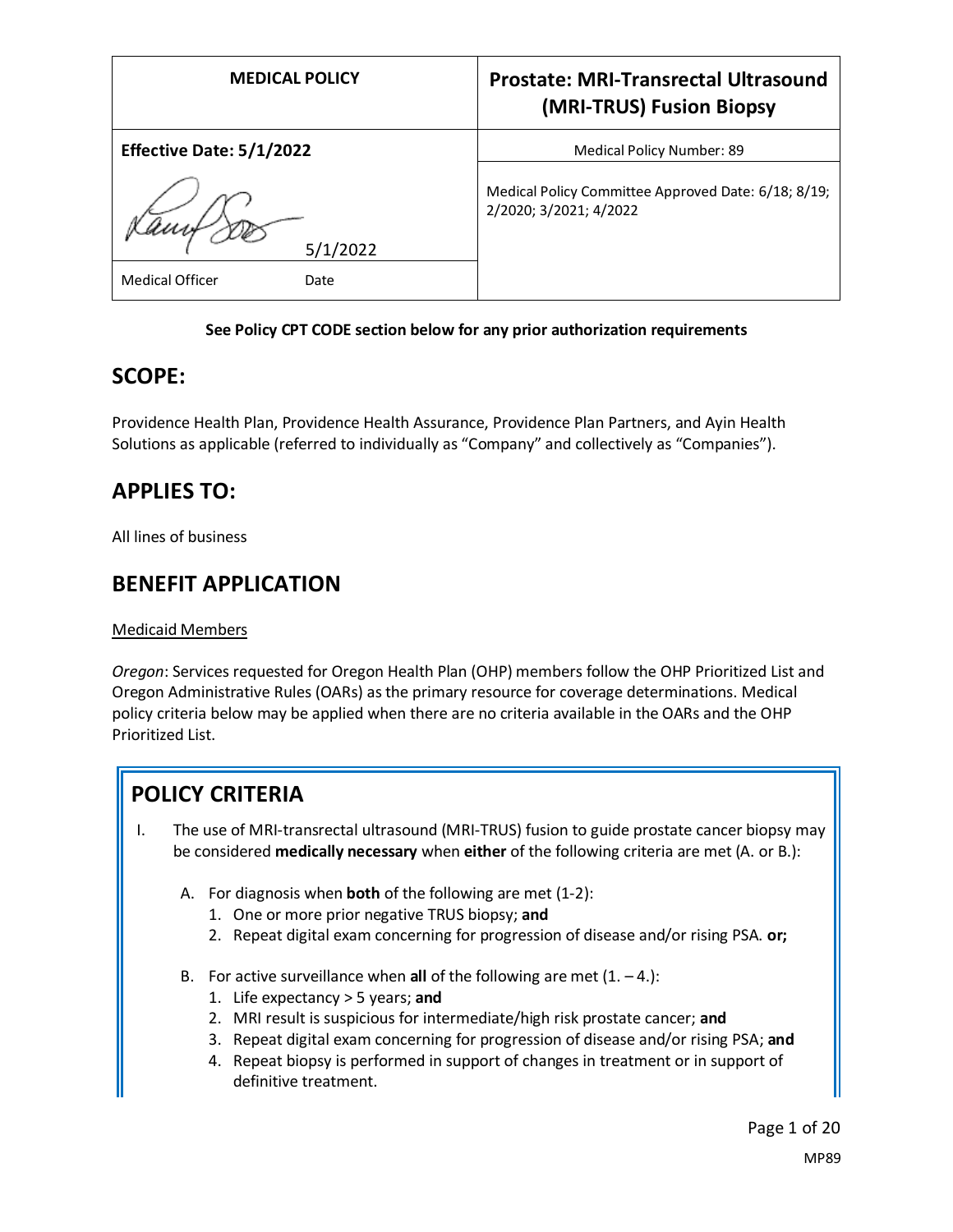II. The use of MRI-TRUS fusion to guide prostate cancer biopsy is considered **investigational\* and is not covered** when the above criterion I. is not met, including, but not limited to the initial biopsy.

\*Investigational services are considered "not medically necessary" for Medicare Plan members. Link t[o Centers for Medicare and Medicaid Services \(CMS\).](#page-15-0)

Link t[o Policy Summary](#page-15-1)

# **CPT CODES**

| <b>All Lines of Business</b>                                                                  |                                                                                                                                                                                                                                                                                |
|-----------------------------------------------------------------------------------------------|--------------------------------------------------------------------------------------------------------------------------------------------------------------------------------------------------------------------------------------------------------------------------------|
|                                                                                               | <b>Prior Authorization Required</b>                                                                                                                                                                                                                                            |
| 72195                                                                                         | Magnetic resonance (eg, proton) imaging, pelvis; without contrast material(s)                                                                                                                                                                                                  |
| 72196                                                                                         | Magnetic resonance (eg, proton) imaging, pelvis; with contrast material(s)                                                                                                                                                                                                     |
| 72197                                                                                         | Magnetic resonance (eg, proton) imaging, pelvis; without contrast material(s), followed<br>by contrast material(s) and further sequences                                                                                                                                       |
| 76376                                                                                         | 3D rendering with interpretation and reporting of computed tomography, magnetic<br>resonance imaging, ultrasound, or other tomographic modality with image<br>postprocessing under concurrent supervision; not requiring image postprocessing on an<br>independent workstation |
| No Prior Authorization Required                                                               |                                                                                                                                                                                                                                                                                |
| 55700                                                                                         | Biopsy, prostate; needle or punch, single or multiple, any approach                                                                                                                                                                                                            |
| 76872                                                                                         | Ultrasound, transrectal                                                                                                                                                                                                                                                        |
| 76942                                                                                         | Ultrasonic guidance for needle placement (eg, biopsy, aspiration, injection, localization<br>device), imaging supervision and interpretation                                                                                                                                   |
| 77021                                                                                         | Magnetic resonance guidance for needle placement (eg, for biopsy, needle aspiration,<br>injection, or placement of localization device) radiological supervision and interpretation                                                                                            |
| <b>Unlisted Codes</b>                                                                         |                                                                                                                                                                                                                                                                                |
| All unlisted codes will be reviewed for medical necessity, correct coding, and pricing at the |                                                                                                                                                                                                                                                                                |
| claim level. If an unlisted code is billed related to services addressed in this policy then  |                                                                                                                                                                                                                                                                                |
| prior-authorization is required.                                                              |                                                                                                                                                                                                                                                                                |
| 55899                                                                                         | Unlisted procedure, male genital system                                                                                                                                                                                                                                        |
| 76498                                                                                         | Unlisted magnetic resonance procedure (eg, diagnostic, interventional)                                                                                                                                                                                                         |

# **DESCRIPTION**

## **Prostate Cancer**

In the United States, prostate cancer is the most commonly diagnosed cancer and the second leading cause of cancer death in men. Prostate cancer is more common in older men and men of African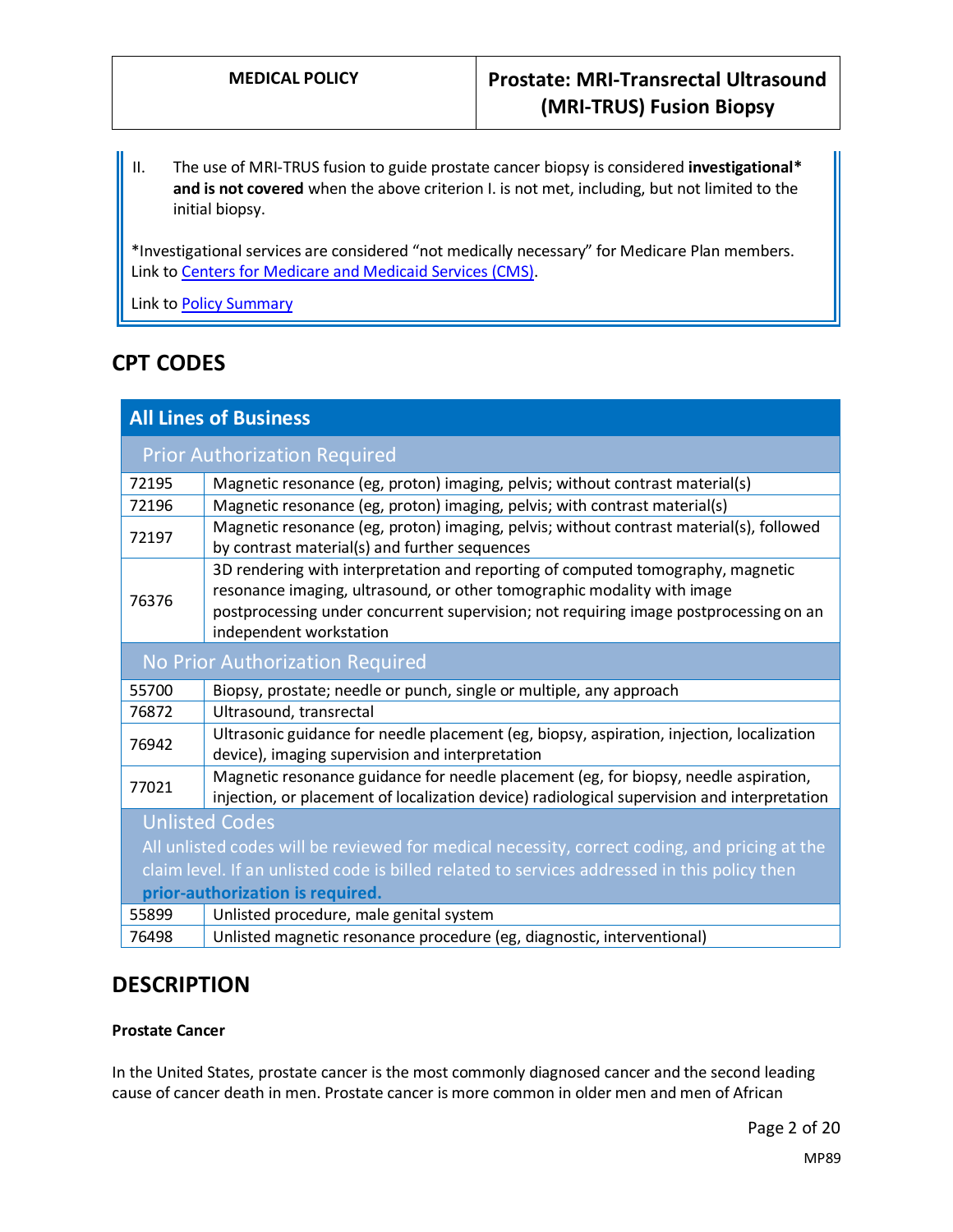American ethnicity. Approximately 1 in 7 men will be diagnosed with prostate cancer in his lifetime. In 2018, it is estimated that 164,690 men will be diagnosed with prostate cancer and 29,430 will die of the disease in the United States. $1$ 

Although almost all prostate cancers are adenocarcinomas, there are several other types of prostate cancer, including sarcomas, small cell carcinomas, neuroendocrine tumors and transitional cell carcinomas.<sup>1</sup> Prostate cancer is a heterogeneous disease with tumors ranging from indolent to very aggressive. Survival differs according to disease stage at diagnosis. The majority of prostate cancers are discovered prior to becoming metastatic and therefore the 5-year relative survival rate is close to 100%. However, men with metastatic disease have a 5-year survival rate of approximately  $30\%$ <sup>2</sup>

#### **Prostate Cancer Detection**

Prostate cancer is commonly identified in asymptomatic men by routine screening that includes measuring levels of prostate-specific antigen (PSA) in blood and via digital rectal examination (DRE). When initial testing results are suspicious for prostate cancer, a prostate biopsy is warranted.<sup>3</sup>

#### **Imaging Modalities**

#### Transrectal Ultrasonography (TRUS) Biopsy

Transrectal ultrasonography (TRUS)-guided needle biopsy currently provides the definitive diagnosis for prostate cancer.<sup>4</sup> It may also be used to monitor disease progression in patients undergoing active surveillance. For this technique, TRUS is employed to generate images of the prostate and guide needle placement. During TRUS-guided biopsy, the prostate is systematically sampled and 10-12 needle cores are obtained. Due to the systematic, nontargeted nature of this biopsy method, there is a chance of false-negative results.

Although TRUS biopsy is considered the standard to diagnose prostate cancer, 20-30% may yield false negative results due, in part, to poor tissue sampling during biopsy that has missed localized lesions. As a result, a large proportion of patients with an initial negative biopsy may undergo repeat biopsy if there is a suspicion of prostate cancer based on other clinical factors. Therefore, confirming the presence or absence of prostate cancer is an area of major clinical interest.<sup>5</sup>

A number of emerging imaging modalities are currently being evaluated in an effort to improve detection of clinically significant cancer and reduce the number of repeat biopsies.

#### Multiparametric Magnetic Resonance Imaging (mpMRI)

Multiparametric magnetic resonance imaging (mpMRI) has recently gained attention for its ability to provide more detailed images of prostate lesions. mpMRI has multiple applications for prostate cancer. It is used to characterize tumors, guide biopsies, conduct active surveillance, and detect local recurrence following prostatectomy.<sup>4</sup>

mpMRI consists of three components: T2-weighted magnetic resonance (MR) images; and ≥ 2 functional MRI sequences, including diffusion weighted imaging (DWI) and either dynamic contrast enhanced (DCE)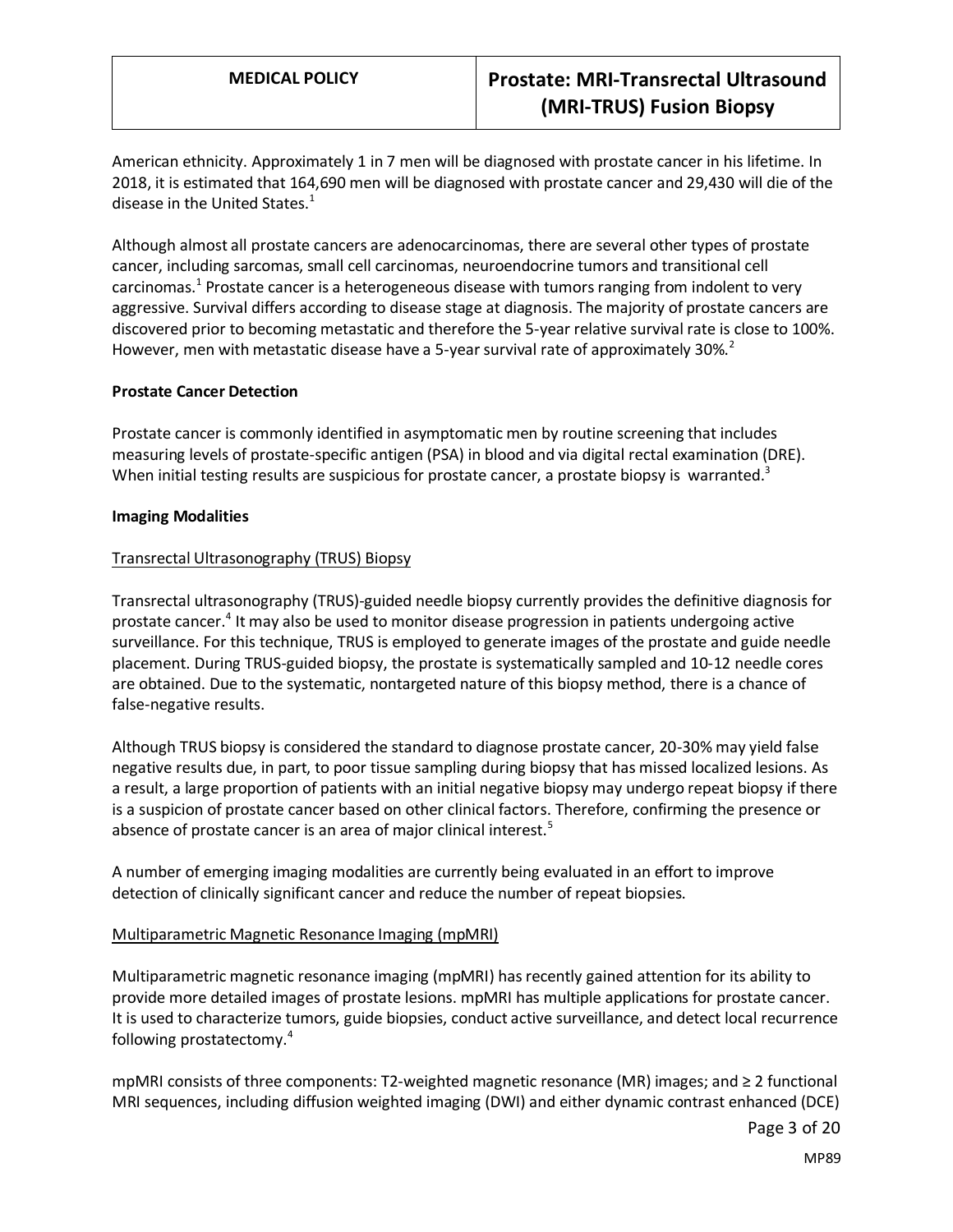MRI or spectroscopic imaging (MRSI). The images obtained from mpMRI can be used to target TRUS biopsies in one of three ways: $4,6$ 

mpMRI has multiple applications for prostate cancer. It is used to characterize tumors, guide biopsies, conduct active surveillance, and detect local recurrence following prostatectomy.<sup>4</sup>

- 1. MRI-TRUS fusion:
	- Software is used to overlay a previous MRI image with a real-time TRUS using a fusion device. This digital overlay allows for aiming and tracking of the biopsy site.
	- This approach is the focus of this medical policy and is described in more detail below.
- 2. Direct MRI-guided biopsy (also referred to as "in-bore"):
	- A transrectal biopsy is performed when patient is in the MRI scanner. The radiologist fuses a previous MRI image with a contemporaneous MRI to localize needle and sample the target areas only.
- 3. Cognitive fusion (also referred to as visual fusion):
	- Prior to biopsy, an MRI demonstrates a lesion. The TRUS operator reviews the MRI and manually aims the biopsy needle to the location where the lesion appears to be located. Studies indicate that this approach is inferior to other MRI-targeted biopsy approaches.

NOTE: The direct "in-bore" MRI-guided biopsy and the cognitive fusion biopsy approaches are beyond the scope of this medical policy and will not be addressed further.

#### MRI-TRUS Fusion biopsy

MRI-TRUS fusion biopsy, also called targeted biopsy, or 3-D ultrasound-guided prostate biopsy, is performed using fusion devices that utilize software to align a pre-biopsy MRI with a live intraoperative TRUS. This allows a TRUS biopsy to be performed while directing the needle toward lesions that are visible on the MRI.

During the MRI-TRUS fusion biopsy, mpMRI images are loaded to the MRI-TRUS fusion software, and suspicious lesions are outlined. The patient is then positioned for a TRUS, and the software aligns (coregisters) the annotated MRI image with the real-time TRUS image.

According to Hayes, "MRI-TRUS fusion devices coregister MRI and intraoperative TRUS images using 1 of 2 methods: rigid or non-rigid (elastic) registration. Each type of coregistration identifies landmarks present in both images to achieve alignment. Rigid coregistration does not permit changes to the images themselves, and allows only rotational and translational variations between images. With this type of coregistration, the urologist must manually correct any errors in alignment and targeting. Conversely, elastic registration allows for dimensional changes and warping between images, which are based on mathematical algorithms. It is not currently clear which method is more accurate. Following image alignment, the urologist or radiologist will perform a targeted TRUS biopsy directed toward the lesion(s) identified on the mpMRI."<sup>4</sup>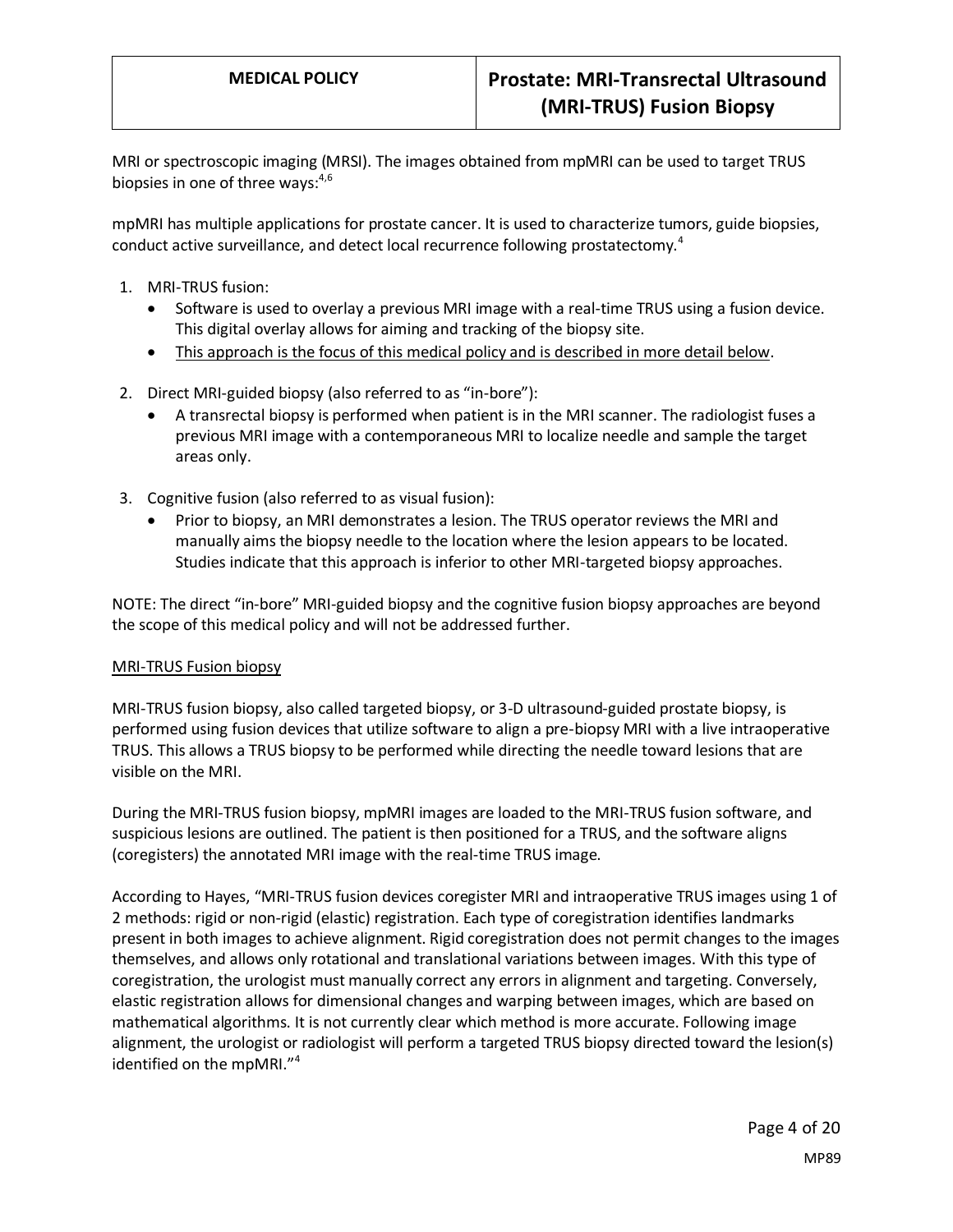While MRI-TRUS fusion imaging for biopsy guidance has the potential to reduce the number of men undergoing biopsy and the detection of indolent disease, it is also prone to false negative results. MRI-TRUS fusion will miss clinically significant cancers that fall outside of the area of detection.<sup>3</sup> Furthermore, the mpMRI imaging of the prostrate, prior to fusion, has been reported to miss clinically significant tumors and underestimated tumor size and volume.<sup>7</sup> In addition, differences in MRI scanners and digital systems for image fusion, as well as operator experience may lead to differences in results. Continued trials are expected improve these shortcomings.

# **REVIEW OF EVIDENCE**

A review of the ECRI, Hayes, Cochrane, and PubMed databases was conducted regarding the use of MRI-TRUS fusion biopsy as a modality for the diagnosis and management of prostate cancer. Below is a summary of the available evidence identified through February 2022.

A number of recent systematic reviews of MRI-TRUS fusion biopsy have been published which address both biopsy-naïve patients and patients with a prior biopsy. These are described in detail below. In addition, the use of MRI-TRUS fusion biopsy in these patient subpopulations have been published separately in the form of RCTs and large nonrandomized studies. Key studies included in the recent reviews, as well as RCTs and nonrandomized studies published after the systematic reviews are also described in detail below, by patient population.

## Prostate Cancer Diagnosis

## *Systematic Reviews Including Mixed Patient Populations*

- In 2014 (updated 2018), ECRI conducted an evidence review evaluating magnetic resonance/ultrasound fusion biopsies for diagnosing prostate cancer.<sup>8</sup> Searching the literature through August 2018, investigators ultimately included 7 studies for review (1 systematic review, 1 cohort study, 2 RCTs, 2 case series). Outcomes of interest included diagnostic yields of systematic biopsy and MRI/US-fusion-targeted biopsy in patients with suspected prostate cancer, and cancer progression detection. Results assessing clinical validity across studies were mixed. The systematic review reported that MRI/US fusion did not improve active surveillance of low-risk prostate cancer in one RCT (n=296) but did identify additional high-risk tumors in 16% of patients undergoing systematic biopsy in one prospective diagnostic cohort study (n=1,042). One RCT (n=210) reported less pain and shorter procedures for MRI/US fusion than with in-bore MRI biopsy, while case series found that MRI/US-fusion-targeted and systematic biopsy prompted treatment changes in 13% to 38% more patients than systematic biopsy alone. Findings were limited by studies' retrospective design, heterogeneous patient populations, heterogenous MRI criteria, and lack of data evaluating patient outcomes. ECRI concluded that meta-analysis of available data and prospective studies reporting on patient outcomes were needed.
- In 2015 (archived in 2021), a Hayes review was published on the use of MRI-TRUS fusionguided biopsy for the diagnosis of prostate cancer, including 16 studies.<sup>4</sup> The studies included nine prospective cohort studies, four retrospective reviews (three of prospective studies) and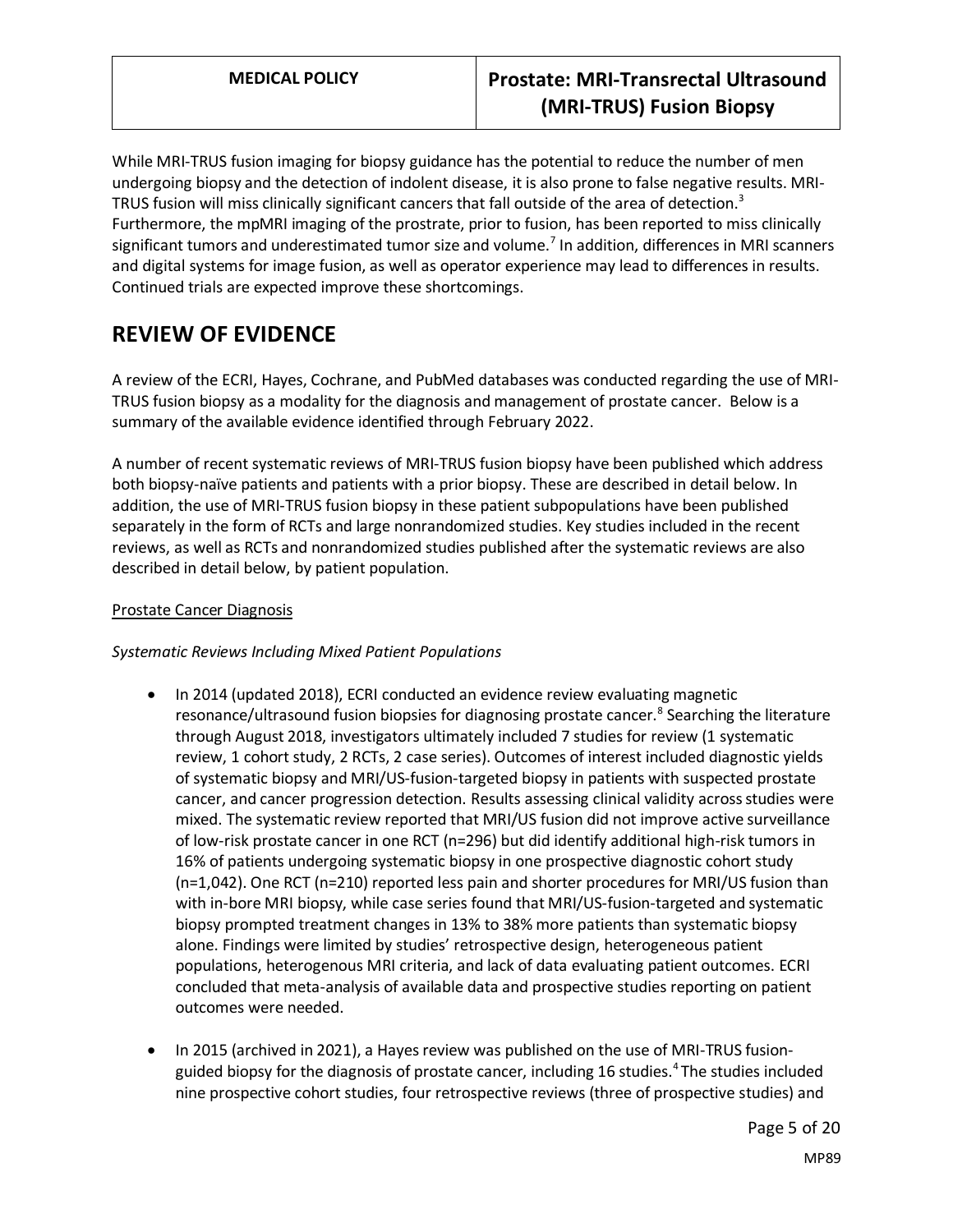two RCTs. Study designs differed in whether all patients had both MRI-TRUS fusion biopsy as well as the comparator, and there was variation in methods for calculating detection rates. Most of the studies were unblinded or had potential for unblinding due to the ability to observe the location of previous biopsies. All studies were pooled together regardless of previous biopsy history and subgroup analyses were not performed. The overall quality of the evidence was deemed low for MRI-TRUS fusion biopsy to diagnose prostate cancer, ranging from very low to moderate for each endpoint. For this reason, MRI-TRUS fusion biopsy was given a rating of "C" for men suspected of having prostate cancer based on either an elevated prostate-specific antigen (PSA) level and/or enlarged prostate, or MRI-suspicious lesions. The Hayes review concluded that although evidence suggests that MRI-TRUS fusion-guided biopsy may detect more clinically significant cancers and fewer clinically insignificant cancers compared with standard biopsy, there are uncertainties regarding optimal methodology, definition of clinical significance, patient selection criteria, and outcomes related to clinical utility.

In addition to primary literature, the Hayes review also included five recent systematic reviews published on the use of MRI-TRUS fusion biopsy for diagnosing prostate cancer.  $9-13$  Subgroup analyses of MRI-TRUS and TRUS-only biopsies in these systematic reviews generally reported similar detection levels of overall cancer between the two biopsy methods the initial biopsy setting (62% for MRI-TRUS versus 65% for TRUS-alone,  $p=0.16$ ).<sup>11</sup> However, in the setting of previous negative initial biopsy, MRI-TRUS showed improved overall cancer detection compared to TRUS-alone (37% versus 24%, respectively, p=0.001). In addition, MRI-TRUS showed higher detection of significant cancer in men with a previous negative biopsy compared to men undergoing initial biopsy. Furthermore, MRI-TRUS biopsy showed lower detection of insignificant prostate cancers in men with an initial biopsy compared to men with a previous negative biopsy. These reviews had a number of limitations themselves, including significant heterogeneity in patient inclusion between studies, definitions of clinically significant cancer, and protocols used to conduct standard biopsies. These reviews also suffered from inclusion of a limited number of moderate to good quality studies. Overall, these systematic reviews suggest MRI-TRUS fusion biopsy may have higher detection rates for clinically significant prostate cancer. These higher detection rates are more consistent among repeat biopsy patients and not as well established for biopsy-naïve patients.

• In 2020, Hu and colleagues published a systematic review and meta-analysis on MRI-targeted biopsy (MRI-TBx) versus standard transrectal ultrasound-guided biopsy (TRUS-Bx).<sup>14</sup> The review included 8 RCTs comprising of 2593 patients. Six studies included patients without previous biopsy, and 2 studies included patients with prior negative biopsy. Detection rates of overall prostate cancer in the MRI-TBx (57.1%) were higher than the TRUS-Bx group (38.8%), but the differences were not significantly different (RR = 1.30; 95% CI 0.98-1.72; P = 0.067;  $I^2$  = 87.5%). Five studies including 1200 patients analyzed clinically significant versus insignificant prostate cancer diagnoses. The detection rate of clinically significant prostate cancer in the MRI-TBx group was 37.5% versus 27.6 percent in the TRUS group, a non-significant difference (RR = 1.35; 95% CI 0.98–1.86; P = 0.065;  $I^2$  = 70.6%). Similarly, there was no significant difference in clinically insignificant prostate cancer diagnosis between the two groups (RR = 0.76; 95% CI 0.40–1.46; P = 0.416; I2 = 68.8%).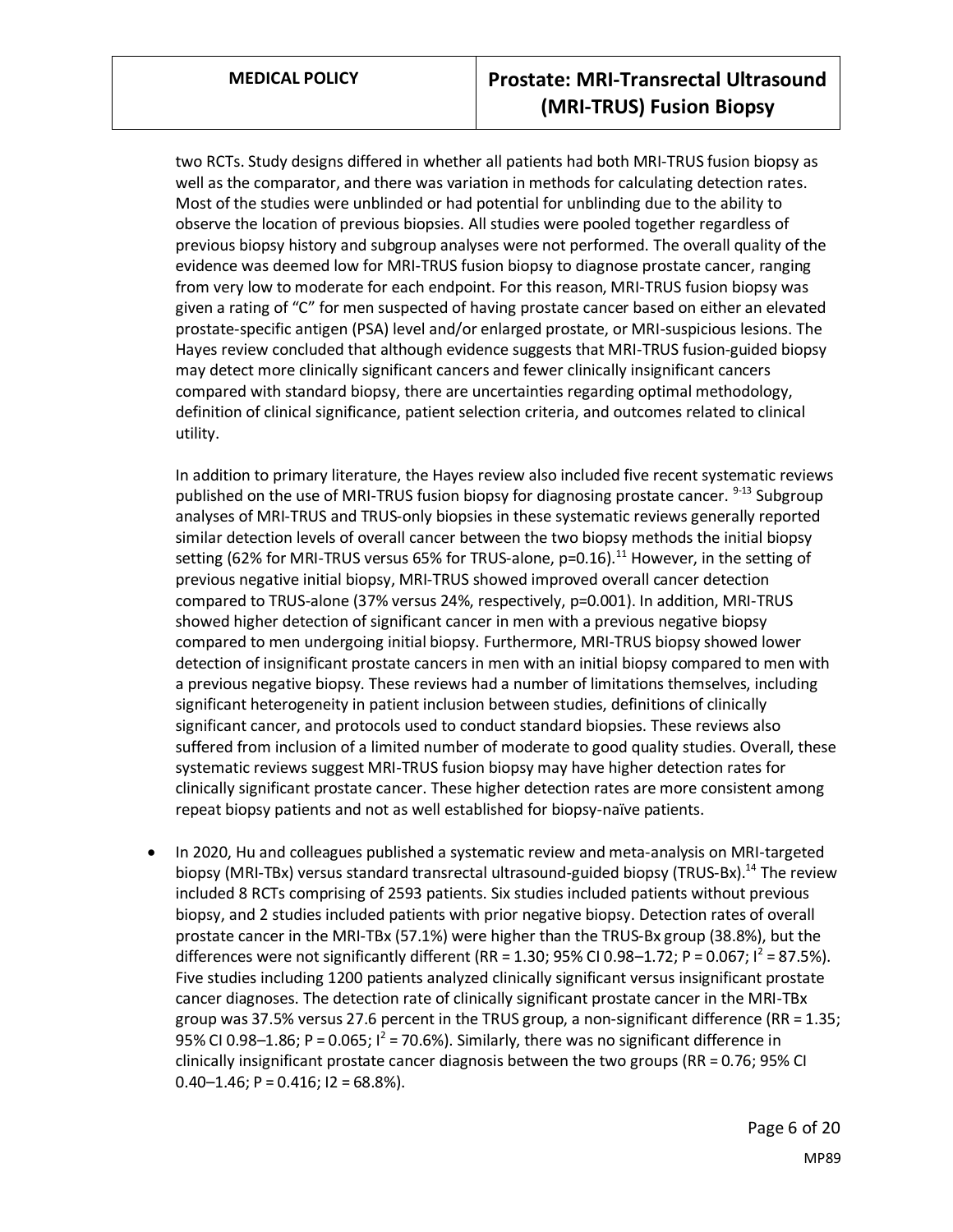A subgroup analysis was conducted based on initial biopsies. In patients with initial biopsy, MRI-TBx had a significantly higher detection rate of overall prostate cancer detection (RR = 1.40; 95% CI 1.01–1.94; P = 0.045). The detection rates of clinically significant and insignificant PCa between MRI-TBx and TRUS-Bx did not differ significantly. In patients with previous negative biopsy, the detection rates of overall, clinically significant and insignificant PCa did not significantly differ between the groups. This study held a number of limitation. Only 8 trials were included, and analyses on clinically significant diagnoses and subgroup analyses on initial biopsy had smaller sample sizes still. All but one of the RCTS was single-centered, potentially leading to biases. Clinically significant prostate cancer definitions differed between studies, and there was significant heterogeneity among the RCTs. The authors concluded that MTI-TBx potentially benefits the detection of overall and clinically significant prostate cancer compared with TRUS-Bx in patients with a suspicion of PCa. They suggest that more large, multicenter RCTs be conducted to determine MRI targeted therapy was an initial biopsy and for those with previously negative biopsies.

Primary studies published after the publication of the Hayes systematic review are described below.

### Studies of Patients with Mixed Biopsy Indications

• In 2016, Filson et al. reported the results of a single-center prospective study that evaluated the performance of MRI-US-guided fusion biopsy in detecting clinically significant prostate cancer (csPCa, defined as Gleason score  $\geq$ 7), including 1042 men.<sup>15</sup> Biopsy-naïve patients (n=329), patients with a prior negative biopsy (n=324) and patients undergoing active surveillance with a prior positive biopsy (n=389), were included. In a combined analysis, 825 (79%) patients had at least one region of interest (ROI) of grade 3 or more, and of these patients 289 (35%) were found to have csPCa through combination of MRI-TRUS fusion and TRUS-guided biopsy (combined biopsy). The number of csPCa cases identified by combined biopsy were significantly higher than cases identified by either MRI-TRUS fusion only (229 cases; p<0.001) or by systematic biopsy (199 cases; p<0.001). Based on the results, the authors calculated the negative predictive value (NPV) of 56% for any cancer and 85% for csPCa, which is within the range of NPVs for mpMRI published in a recent meta-analysis (NPVs ranged from 65-94%).<sup>9</sup> This suggests that a negative mpMRI should not routinely replace standard biopsy as a method to rule out the presence of csPCa.

Of note, subgroup analyses of cancer detection stratified by biopsy indication (biopsy-naïve, prior negative, and prior positive biopsy) were performed. In patients that had a maximum ROI of grade 4 or more, MRI-TRUS biopsies consistently detected a greater percentage of csPCa for all biopsy groups. However, no statistical analyses were performed, so it is unclear if the differences in each biopsy group where significant. One limitation of this study was the use of institution-specific protocols for grading of ROIs that varied slightly from the validated PI-RADS grading scheme. This deviation may limit generalizability to other practice settings.

• In 2020, Benelli and colleagues published results of a retrospective study evaluating the role of MRI/TRUS fusion biopsy in the diagnosis of clinically significant prostate cancer in biopsy-naïve patients and in patients in active surveillance protocols.<sup>16</sup> A total of 416 patients were enrolled in the study, 236 (56.7%) of which had a previous negative systematic biopsy. In biopsy-naïve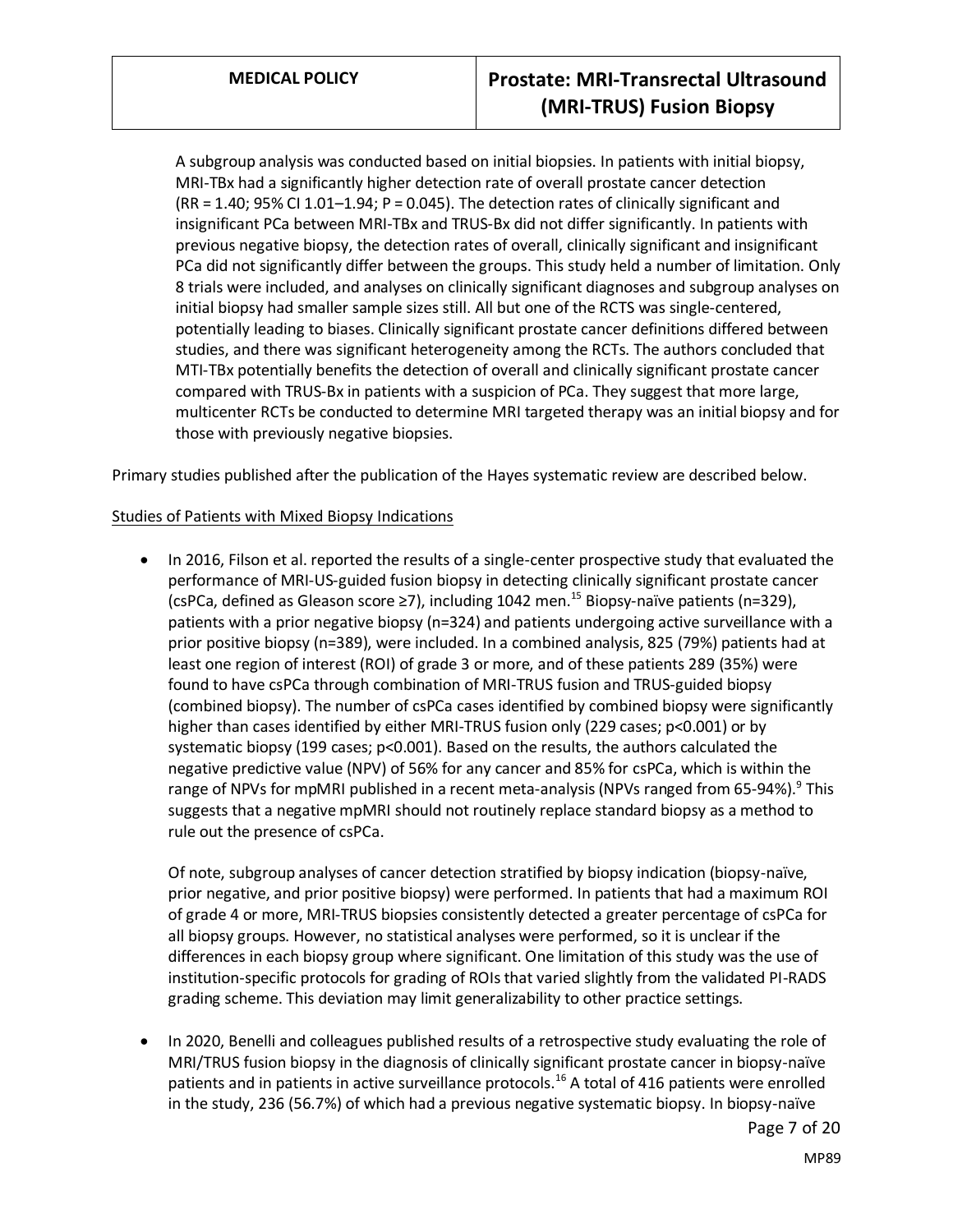patients, 47 (34.8%) were found to have a clinically significant prostate cancer diagnosis. Among patient in active surveillance, 17 (43.6%) were found to have clinical significant prostate cancer diagnoses. This trial was limited in that it did not include a comparator group, was retrospective in design, collected data from a single institution, and there was no blinding. The authors conclude that the MRI/TRUS fusion prostate biopsy is emerging as a significant diagnostic tool for biopsy-naïve patients, but further studies are necessary.

### Initial Biopsy

### *Randomized Controlled Trials (RCTs)*

In 2016, Baco et al. published the results of an RCT that compared the rate of detection of clinically significant PCa (csPCa) between prostate biopsy guided by computer-assisted fusion of MRI and TRUS images (MRI group) and the traditional 12-core random biopsy (RB; control group), including 175 biopsynaïve patients with suspicion for PCa.<sup>17</sup> In the MRI group, 2-core targeted biopsy (TB) guided by computer-assisted fusion of MRI-TRUS images of MRI-suspicious lesions was followed by 12-core RB. In the control group, both 2-core TB for abnormal DRE and/or TRUS-suspicious lesions and 12-core RB were performed. In patients with normal MRI or DRE/TRUS, only 12-core RB was performed. Detection rates for any cancer (MRI group 51/86, 59%; control group 48/89, 54%; p = 0.4) and csPCa (38/86, 44% versus 44/89, 49%; p = 0.5) did not significantly differ between the groups. Detection of csPCa was comparable between 2-core MRI-TRUS-TB (33/86, 38%) and 12-core RB in the control group (44/89, 49%; p = 0.2). In a subset analysis of patients with normal DRE, csPCa detection was similar between 2 core MRI-TRUS-TB  $(14/66, 21%)$  and 12-core RB in the control group  $(15/60, 25%)$ ; p = 0.7). Among biopsy-proven csPCas in MRI group, 87% (33/38) were detected by MRI-TRUS-TB. The authors concluded that overall csPCa detection was similar between the MRI and control groups; 2-core MRI-TRUS-TB was comparable to 12-core RB for csPCa detection. The authors noted that there are still many issues with MRI-TRUS imaging, including low sensitivity of MRI in detecting clinically significant cancer, lack of standardization in MRI-TRUS image-fusion biopsy technique and varied education of urologic practitioners.

In 2016, Tonttila et al. published the results from a single-center, prospective RCT that compared 2-core MRI-TRUS-fusion targeted biopsy with routine TRUS-guided random biopsy for overall and clinically significant PCa detection among 130 biopsy-naive patients with suspected PCa based on PSA values.<sup>2</sup> The overall PCa detection rate and the clinically significant cancer detection rate were similar between the mpMRI and control groups, respectively (64% [34 of 53] versus 57% [34 of 60]; 7.5% difference [95% CI: -10 to 25], p = 0.5, and 55% [29 of 53] versus 45% [27 of 60]; 9.7% difference [95% CI: -8.5 to 27], p = 0.8). The authors noted that the study was underpowered and that based on methodological study limitations, that the true prevalence of clinically significant prostate cancer in the MRI group was unknown. The investigators concluded that MRI-TRUS-fusion targeted biopsy did not improve PCa detection rate compared with TRUS-guided biopsy alone in patients with suspected PCa based on PSA values.

In 2017, Porpiglia et al. published a single-center RCT in Italy among 212 biopsy-naive patients with suspected prostate cancer (elevated PSA but negative DRE).<sup>18</sup> Patients were randomized to a prebiopsy multiparametric MRI (mpMRI) group (n=107) or a standard biopsy group (n=105). The mpMRI was performed with a 1.5-Tesla scanner and endorectal coils were used. Patients in mpMRI group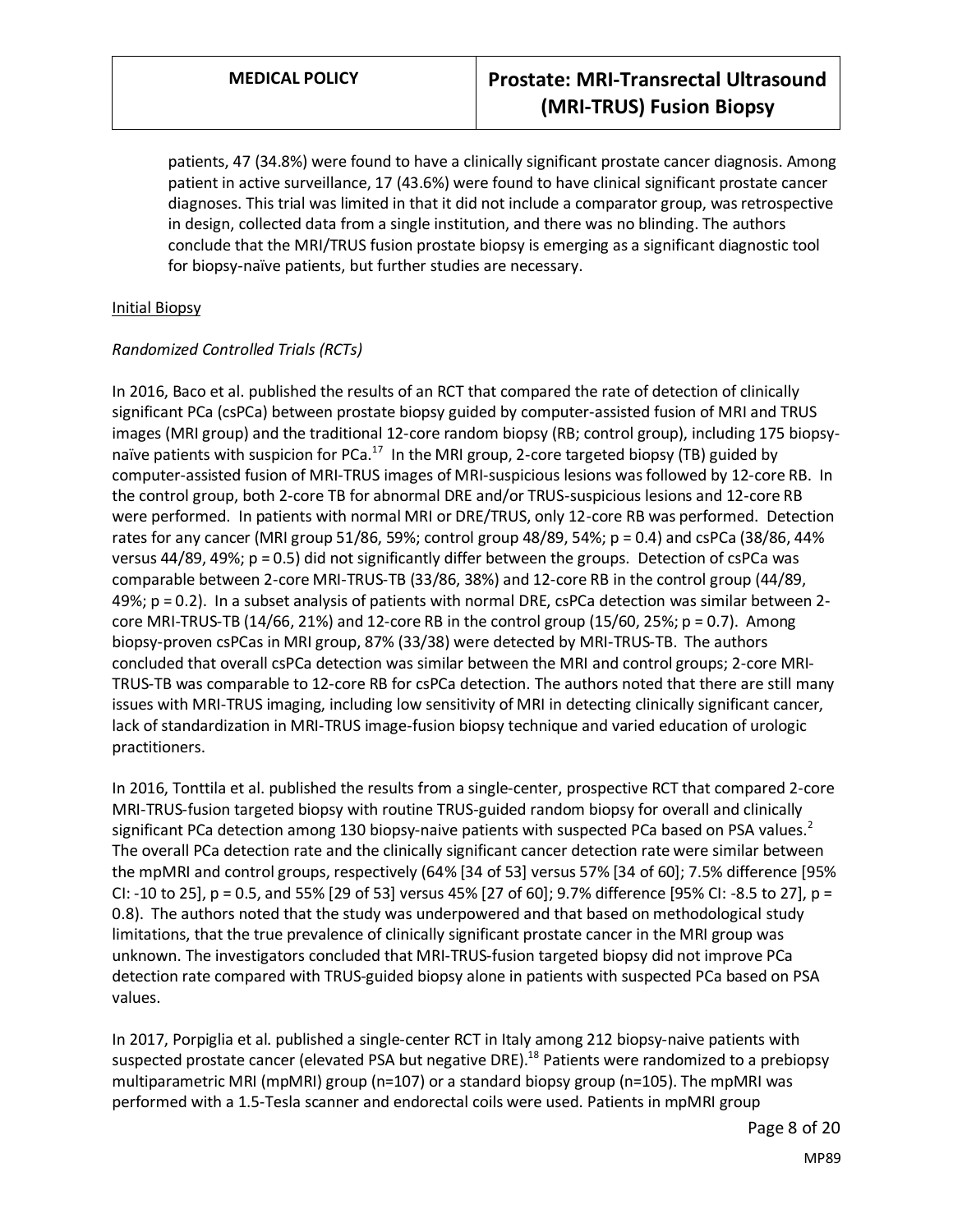underwent MRI-TRUS fusion biopsy if they had mpMRI evidence of suspected prostate cancer lesions (n=81); others in this group underwent standard biopsy (n=26). In the as-treated analysis, the MRI-TRUS fusion biopsy approach had a significantly higher detection rate (vs those undergoing standard biopsy from mpMRI group or the standard biopsy group) of overall prostate cancer (61% vs 19% vs 30%, respectively; p<0.001) and for clinically significant prostate cancer (57% vs 4% vs 18%, respectively; p<0.001), however, these significant results must be interpreted with caution, since the different biopsy approach subgroups were not adequately powered. Author-noted limitations of this trial include "lack of correlation with specimen pathology and clinically significant cancer, and heterogeneity of the mpMRI equipment". Although this study reported significantly higher detection of prostate cancer as a result of using MRI-TRUS targeted biopsy, these results conflict with the two similarly sized RCTs published in 2016, which did not find any advantage to incorporating MRI into the biopsy.

A recent multicenter non-inferiority trial also reported comparing the use of MRI-TRUS fusion biopsy to standard 10-12-core biopsy, recruiting biopsy-naïve patients from 25 centers in 11 countries.<sup>19</sup> While the trial reported positive results, it suffered from a number of limitations, including variability in MRI scanners used between centers, variability in operator experience, inclusion of both academic and nonacademic centers, optional use of an endorectal coil. "Also, various techniques of MRI-targeted biopsy, with visual registration or software-assisted registration with either transrectal or transperineal access routes, were permitted." Of note, there was only 78% concordance between the testing site and the central radiologist, indicating inconsistent reporting among operators and a need for improvements to the standardization, reproducibility, and reporting of mpMRI.

## *Nonrandomized Studies*

In 2015, Siddiqui et al. published a large prospective cohort study that compared MRI-TRUS fusionguided biopsy with TRUS-guided biopsy for the diagnosis of prostate cancer, including 1003 men.<sup>20</sup> Patients were referred for elevated level of prostate-specific antigen (PSA) or abnormal DRE. Targeted MRI-TRUS fusion biopsy diagnosed 461 prostate cancer cases, and standard biopsy diagnosed 469 cases. There was exact agreement between targeted and standard biopsy in 690 men (69%) undergoing biopsy. Targeted biopsy diagnosed 30% more high-risk cancers vs standard biopsy (173 vs 122 cases, P < 0.001) and 17% fewer low-risk cancers (213 vs 258 cases, p < 0.001). When the ability of preoperative biopsy to predict whole-gland pathology was examined, the sensitivity of targeted biopsy was 77% vs 53% for standard biopsy while the specificities were similar (targeted, 68%, vs standard, 66%). The AUC for targeted biopsy (0.73) was significantly greater than that of standard biopsy (0.59,  $p = 0.005$ ) However, the authors concluded that future studies will be needed to assess the ultimate clinical implications of targeted biopsy. Limitations of this study included the fact that most of the patients had undergone previous biopsies and very few were biopsy-naïve; the study only took place at single institution, and patients with no lesions visible on MP-MRI were excluded from the study. These limitations may have introduced bias and indicate a potential lack of generalizability of the reported efficacy of MRI-TRUS guided technique to the general population. A similar nonrandomized trial published a few years earlier reported similar results, but suffered from a number of limitations similar to the Siddiqui study. $^{21}$ 

In 2017, Ahmed et al. published a multicenter paired-cohort validation study that evaluated the diagnostic accuracy of multi-parametric MRI and TRUS biopsy in prostate cancer (PROMIS), comparing it against a reference test (template prostate mapping biopsy [TPM-biopsy]) in 576 men.<sup>22</sup> Men with PSA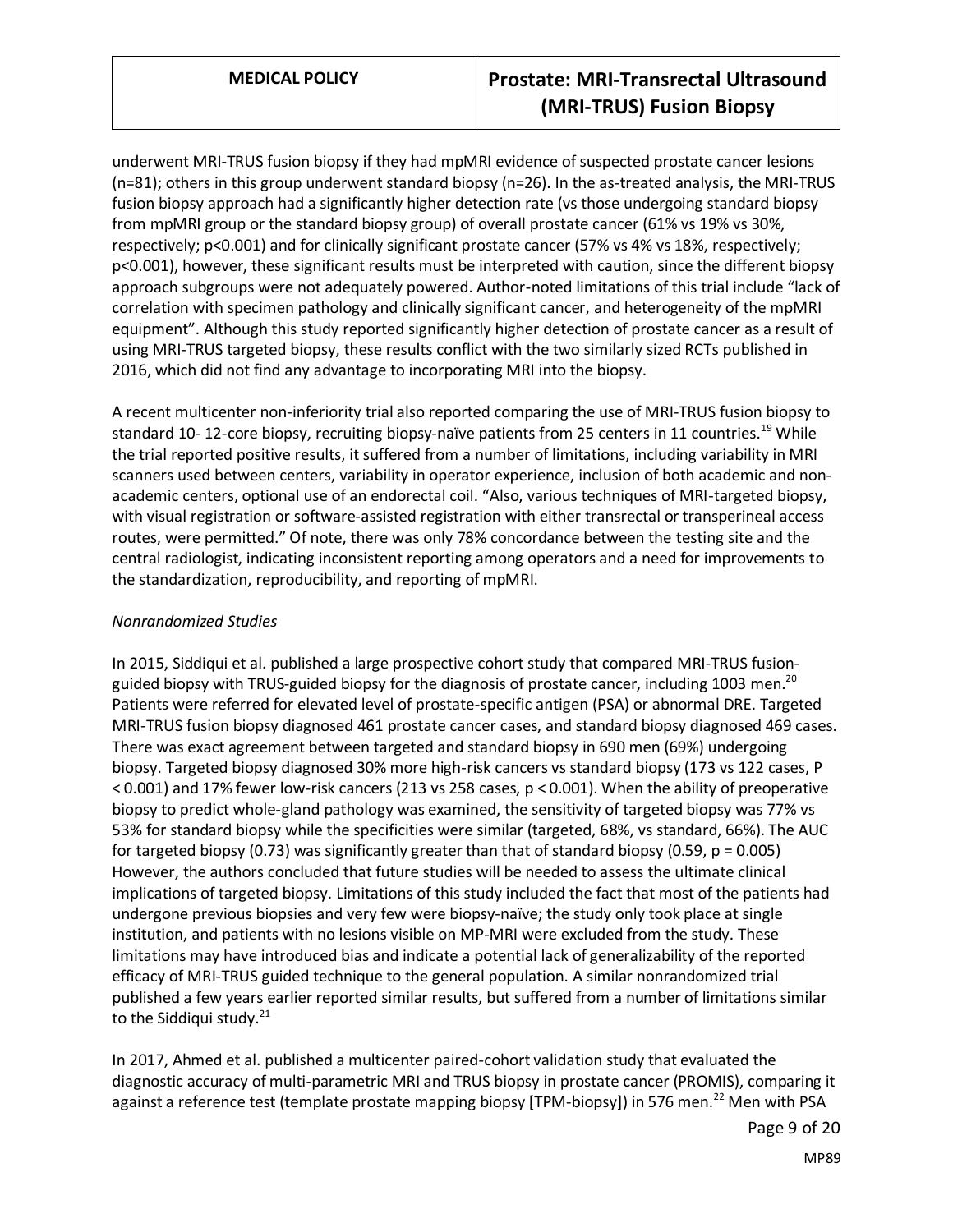# **MEDICAL POLICY Prostate: MRI-Transrectal Ultrasound (MRI-TRUS) Fusion Biopsy**

up to 15 ng/mL, with no previous biopsy, underwent 1.5T MP-MRI followed by both TRUS-biopsy and TPM-biopsy. The conduct and reporting of each test was done blind to other test results. For clinically significant cancer, MP-MRI was more sensitive (93%, 95% CI 88-96%) than TRUS-biopsy (48%, 42-55%; p<0·0001) and less specific (41%, 36-46% for MP-MRI vs 96%, 94-98% for TRUS-biopsy; p<0·0001). The investigators reported that in TRUS-biopsies directed by MP-MRI findings, up to 18% more cases of clinically significant cancer might be detected compared with the standard TRUS-biopsy.

Additional nonrandomized studies have been published, however, these are limited by heterogeneous patient populations and subgroup analysis that were insufficiently powered to draw meaningful conclusions.<sup>23,24</sup>

#### Repeat Negative Biopsy

### *Nonrandomized Studies*

Since the publication of the systematic reviews described above, detection of clinically significant cancer rates using MRI-TRUS fusion biopsy have also been reported in recent case series, such as that study published by Simmons et al..<sup>25</sup> This 2017 series of 249 men undergoing repeat biopsy reported that fusion biopsy revealed clinically significant cancer in 103 (41%) of men. Conversely, Boesen et al. recently published the results of a case series of 194 men in order to evaluate the performance of MRI-TRUS biopsy as a method of ruling out prostate cancer in patients with an initial negative biopsy.<sup>26</sup> At follow-up, cancer was detected in 38 of 194 (20%) patients during the median study period of 47 months and an overall negative predictive value of MRI in ruling out significant prostate cancer of 95% (184 of 194).

### Active Surveillance

#### *Systematic Reviews*

In 2018, Schoots et al. conducted a systematic review that evaluated the additional value of MRI and MRI-targeted biopsies to systematic TRUS biopsies in identifying high-grade prostate cancer in men with low-risk disease.<sup>27</sup> This review included six single center studies (n=1159 men under first re-biopsy 6-24 months after diagnosis) with overall methodological quality determined to be fair to good. The review reported that cancer upgrading (Gleason ≥3+4) occurred in 27% (95%CI: 22-34%) using a combined approach of MRI targeted biopsies and systematic TRUS biopsies. In addition, 35% (95%CI: 27-43%) of men with a positive MRI were upgraded, compared to 12% (95%CI: 8-18%) of men with a negative MRI being upgraded (RR 2.77 [95%CI: 1.76-4.38]). In men with low risk prostate cancer on active surveillance, MRI and MRI targeted biopsies identified an absolute additional 7% of prostate cancer upgrading to TRUS guided biopsy alone. The reviewers concluded that a pre-biopsy MRI should be performed before systematic TRUS-guided biopsies in men on active surveillance, together with MRI-targeted biopsies when indicated to maximize cancer detection.

Similar results were reported in an earlier systematic review, conducted by Radtke et al. in 2015.<sup>28</sup> This review reported that targeted biopsies significantly outperformed conventional systematic biopsies in the detection of significant prostate cancer, which MRI detecting index lesions in approximately 90% of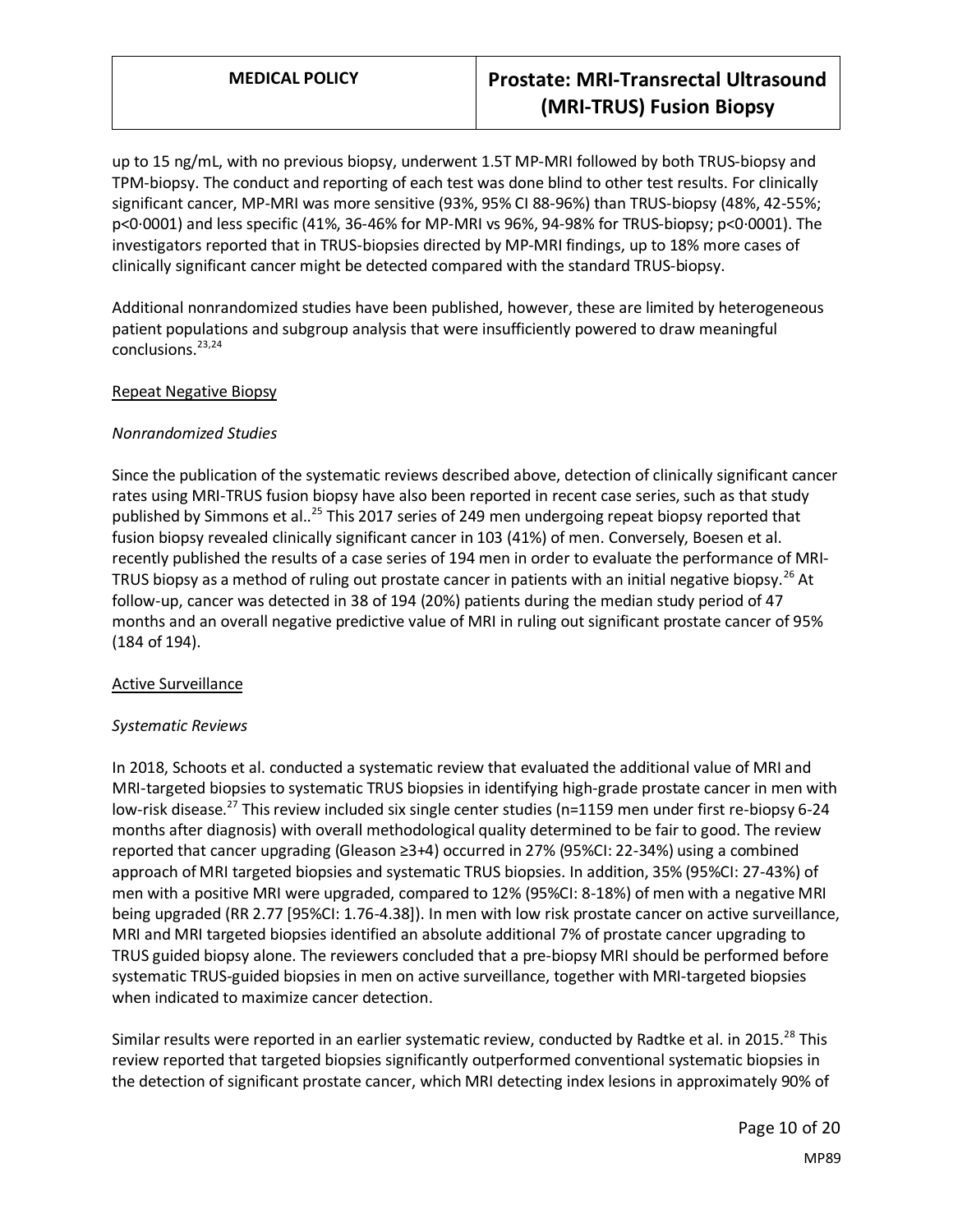cases as compared to prostatectomy specimen. The reviewers concluded "in active surveillance, mpMRI avoids underdetection of significant PC and confirms low-risk disease accurately."

#### *Nonrandomized Comparative Studies*

Below is a summary of representative studies included in the systematic reviews described above, and addition studies published after these reviews.

In 2015, Walton Diaz et al. published the results of a cohort study that evaluated the performance of mpMRI and MRI-TRUS fusion biopsy for monitoring patients with prostate cancer, including 58 patients undergoing active surveillance.<sup>29</sup> The patients were followed with repeat standard biopsy as well as mpMRI and MRI-TRUS fusion biopsy until there was Gleason score progression (mean of 16 months). Gleason progression was reported in 17 (29%) of men. The PPV and NPV of mpMRI for Gleason progression was 53% (95% CI: 28%-77%) and 80% (95% CI: 65%-91%), respectively. The sensitivity and specificity of mpMRI for increase in Gleason were also 53% and 80%, respectively. The number needed to biopsy to detect Gleason score progression of one grade was 8.74 for standard biopsy versus 2.9 for fusion biopsy (p<0.02).

In 2015, Da Rosa et al. published the results of a prospective cohort study, including 72 patients undergoing active surveillance.<sup>30</sup> The patients were followed for a mean of 38 months. The study reported that MRI-TRUS fusion prostate biopsy showed a trend toward detecting more clinically significant cancers in active surveillance patients with substantially fewer cores compared with systematic biopsy. Clinically significant cancers were found in seven (37%) identified by MRI-TRUS fusion biopsy and two (11%) by standard systematic biopsy. MRI-TRUS targeted biopsy was 6.3× more likely to yield a core positive for clinically significant cancer compared with standard systematic biopsy (25% versus 4%, p < 0.001). In addition, MRI-TRUS fusion biopsy identified three Gleason score upgrades that would not have been detected with systematic biopsy alone and upgraded a Gleason score by two or more in five patients compared with one patient with systematic biopsy. The NPV of mpMRI for clinically significant cancer was 100%. MRI suspicion level significantly predicted CS cancer on multivariate analysis (OR 3.6, p < 0.001). Overall cancer detection rates were not reported.

In 2016, Recabal et al. reported the results of a series of 206 men who underwent TRUS-alone biopsy and MRI-targeted biopsy. The authors reported that MRI-targeted biopsy failed to detect 17% and 12% of high grade cancers among patients with a moderately suspicious mpMRI result. High grade prostate cancer was detected in all patients with a highly suspicious mpMRI result; however, MRI-targeted biopsy failed to detect the high grade tumor in one (10%) patient. The rate of high grade cancer detection on systematic biopsy was 11% with a negative MRI result. The authors concluded that "MRI-targeted biopsies increased detection of higher grade cancer for men on active surveillance compared to systematic biopsy alone."

In 2017, Frye et al. reported the results of a cohort study of 166 men with low and intermediate risk prostate cancer undergoing active surveillance in whom MRI-visible lesions were monitored by MRI-TRUS fusion biopsy.<sup>31</sup> During a mean follow-up of 25.5 months, MRI-TRUS biopsy identified 22 (44.9%) of 49 patients who progressed compared with systematic biopsy alone, which identified 15 (30.6%) of 49 patients (p=0.03). In other words, fusion biopsy detected 26% more cases of pathological progression on surveillance biopsy compared to systematic 12-core biopsy. In addition, the number of cores needed to

Page 11 of 20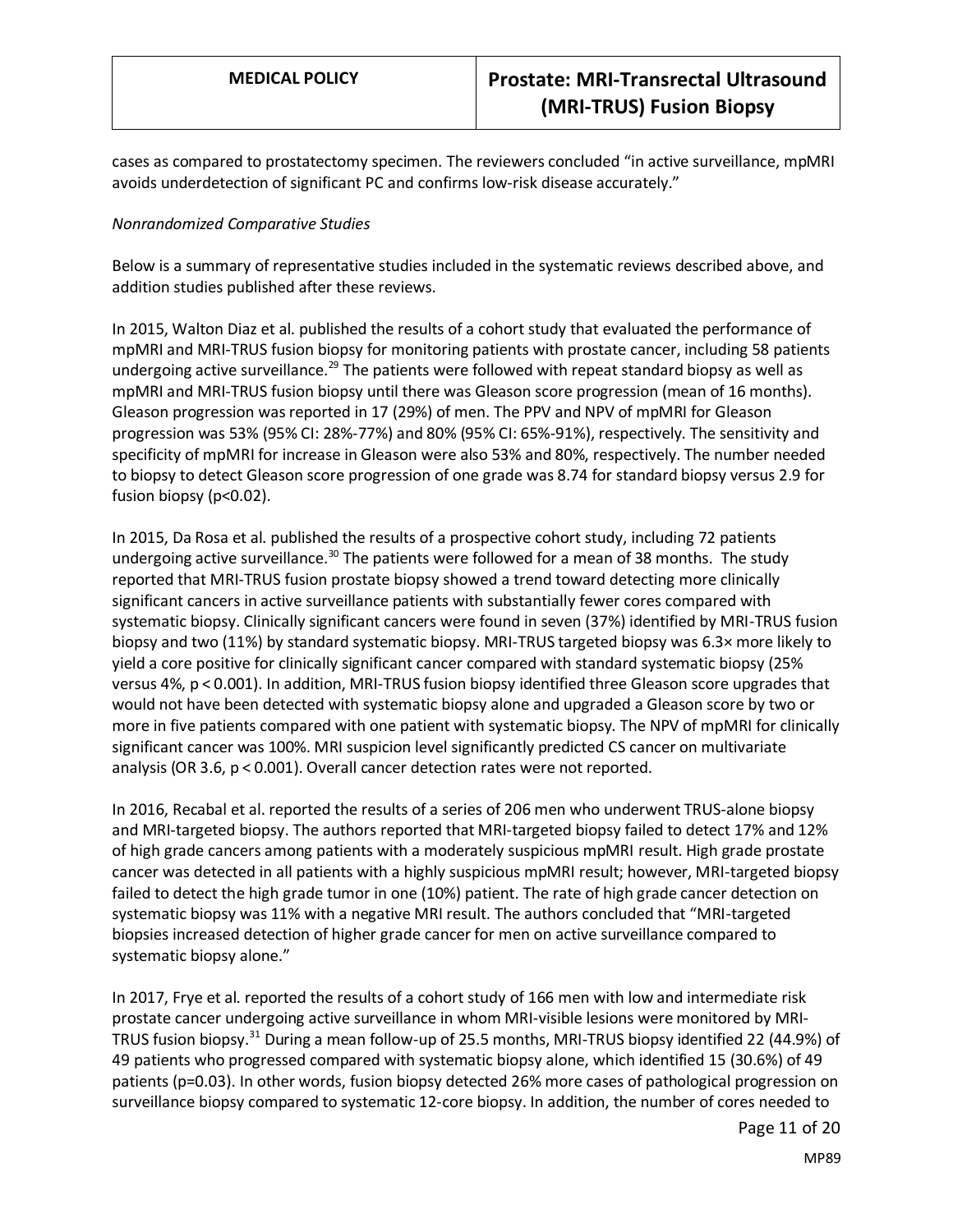biopsy to detect one pathologic progression was 7.96 (215/27) for systematic biopsy and 3.14 (107/34) for MRI-TRUS biopsy (p<0.001). The authors reported that mpMRI progression in the entire cohort had 81% negative predictive value, 35% positive predictive value, 77.6% sensitivity and 40.5% specificity in detecting pathological progression. The authors concluded that patients with stable mpMRI findings have a low rate of progression and that "incorporating fusion guided biopsy in active surveillance nearly doubled the detection of pathological progression compared to systematic 12-core biopsy."

## *Noncomparative Studies*

Cancer detection rates using MRI-US fusion biopsy for monitoring active surveillance have been reported in 2013 case series. In one series that included 106 men on active surveillance (median PSA 4.1), the detection rate was  $63\%$ .<sup>32</sup>

Also in 2013, Bonekamp et al. examined the incremental predictive value of MRI in comparison with clinical parameters for disease reclassification.<sup>33</sup> The authors reported that the PPVs and NPVs for the presence of a suspicious lesion 10 mm or greater predicting disease reclassification were 50% (5/10) and 90% (36/40), respectively. The sensitivity and specificity for the presence of suspicious lesion 10 mm or greater predicting disease reclassification were 56% (5/9) and 88% (36/41), respectively. The presence of multiple suspicious lesions (at least 3 suspicious foci) on MRI predicted disease reclassification with the PPVs and NPVs 100% (4/4) and 89% (41/46), respectively. The sensitivity and specificity for the presence of multiple suspicious lesions predicting disease reclassification were 44% (4/9) and 100% (41/41), respectively. Overall, nine patients were reclassified as not eligible for active surveillance during follow-up. Similar performance measures were also reported in a smaller series of 50 patients also published in 2013.<sup>34</sup>

In 2017, Nassiri et al. examined the ability of MRI-US biopsy to reclassify men undergoing active surveillance, including 259 men with Gleason scores (GS) of 6 (3+3) or 7 (3+4).<sup>35</sup> Overall, pathological upgrading to  $GS \geq 4+3$  was found in 17/196 men initially presenting with GS 3+3 (8.7%) and 16/63 initially presenting with GS 3+4 (25.4%) ( $p < 0.01$ ). Of all 33 upgrades, 32 (97%) occurred at an MRIvisible or a tracked site of tumor, rather than at a previously negative systematic site. The authors concluded that "during active surveillance of prostate cancer, targeting of tracked tumor foci by magnetic resonance imaging/ultrasound fusion biopsy allows for heightened detection of Gleason score 4 + 3 or greater cancers."

## Evidence Summary

The evidence regarding the use of MRI-TRUS fusion biopsy in the initial biopsy setting leads to improved detection rates of clinically significant cancer has a number of limitations, including significant heterogeneity with regard to patient inclusion criteria, variability in detection calculation methods, lack of blinding, and differences in comparators used between studies. RCTs have published conflicting results as to whether or not the use of MRI-TRUS improved the detection of overall and/or clinically significant cancer. One RCT that reported improved disease detection rates as a result of the use of MRI-TRUS compared to standard systematic TRUS biopsy was not sufficiently powered to detection differences between biopsy techniques and suffered from several limitations, including the fact that the three centers used for the mpMRI had different equipment. While a second more recent multicenter RCT also reported improved disease detection rates using MRI-TRUS, this RCT also suffered from a

Page 12 of 20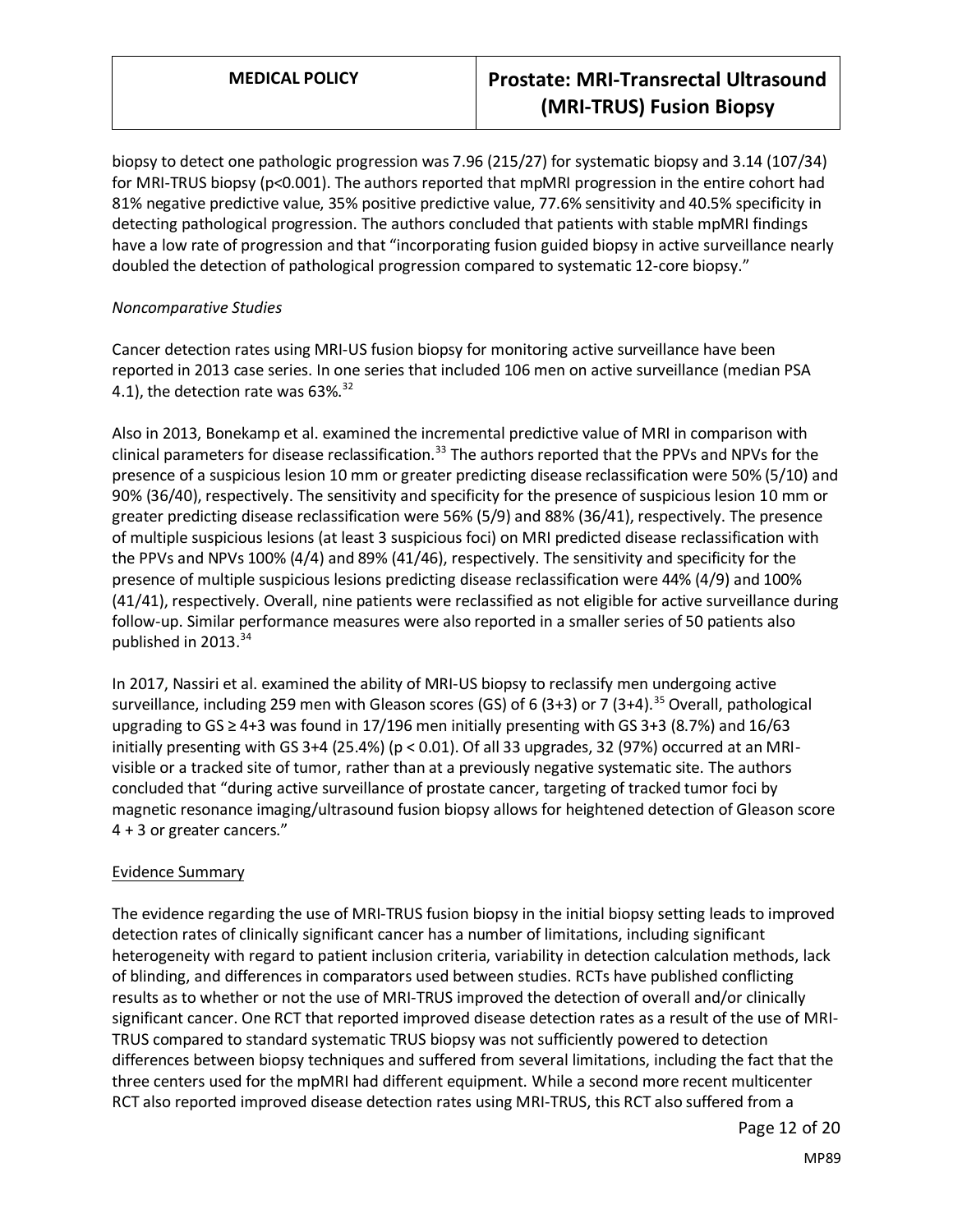# **MEDICAL POLICY Prostate: MRI-Transrectal Ultrasound (MRI-TRUS) Fusion Biopsy**

number of limitations, including variability in MRI scanners used between centers, variability in operator experience, inclusion of both academic and non-academic centers, and variable use of an endorectal coil. In addition, the systematic reviews published that have assessed the use of MRI-TRUS fusion for initial biopsies have deemed the evidence-base to be of low- to moderate-quality.

Although the body of evidence reporting on the use of MRI-TRUS fusion in the repeat biopsy setting for diagnosis is predominantly comprised of nonrandomized comparative studies, they have consistently reported improved detection of clinically significant cancer when compared to TRUS biopsy alone. Diagnostic MRI-TRUS fusion biopsy consistently detected 18-26% more cases of clinically significant cancer compared to systematic 12-core biopsy in the repeat biopsy setting. While MRI-US fusion biopsy detected 26% more cases of pathological progression in men undergoing active surveillance compared to systematic 12-core biopsies. Furthermore, several studies have reported that the number of cores needed to detect clinically significant cancer upon diagnosis and Gleason score progression is approximately three-fold lower with the use of MRI-TRUS compared to standard TRUS imaging.

The evidence for the use of MRI-TRUS has limitations. However, the use of this fusion imaging modality to support changes in treatment and/or staging for definitive treatment is supported clinically. According to NCCN guidelines, patients who choose to undergo active surveillance are eligible for pelvic ± abdominal MRI with and without contrast for the purposes of staging and characterization of prostate cancer. Results from the MRI may be then used for targeted biopsy when there is a suspicion of cancer progression, as it detects large and poorly differentiated cancers, the presence of extracapsular disease, and possible nodal involvement; all of which may change the course of treatment. In addition, it is clinically appropriate that prior to definitive treatment, MRI results be incorporated into a confirmatory targeted biopsy prior to surgery.

# **CLINICAL PRACTICE GUIDELINES**

## National Comprehensive Cancer Network (NCCN)

The current 2022 NCCN prostate cancer early detection guidelines (version 1.2022, updated 2/16/2022) stated the following: $3$ 

"The panel believes that the use of multiparametric MRI (MRI) should be considered prior to TRUS-guided biopsy to inform biopsy decisions and to help identify regions of the prostate that may harbor cancer. However, the panel cautions that false negatives can occur and proceeding to TRUS-guided biopsy should still be considered, particularly in situations where the patient is considered to be at high risk for based on PSA density (PSAD) or other biomarkers."<sup>3</sup>

However, the panel's stance on the use of MRI for biopsies differs in the initial and repeat setting.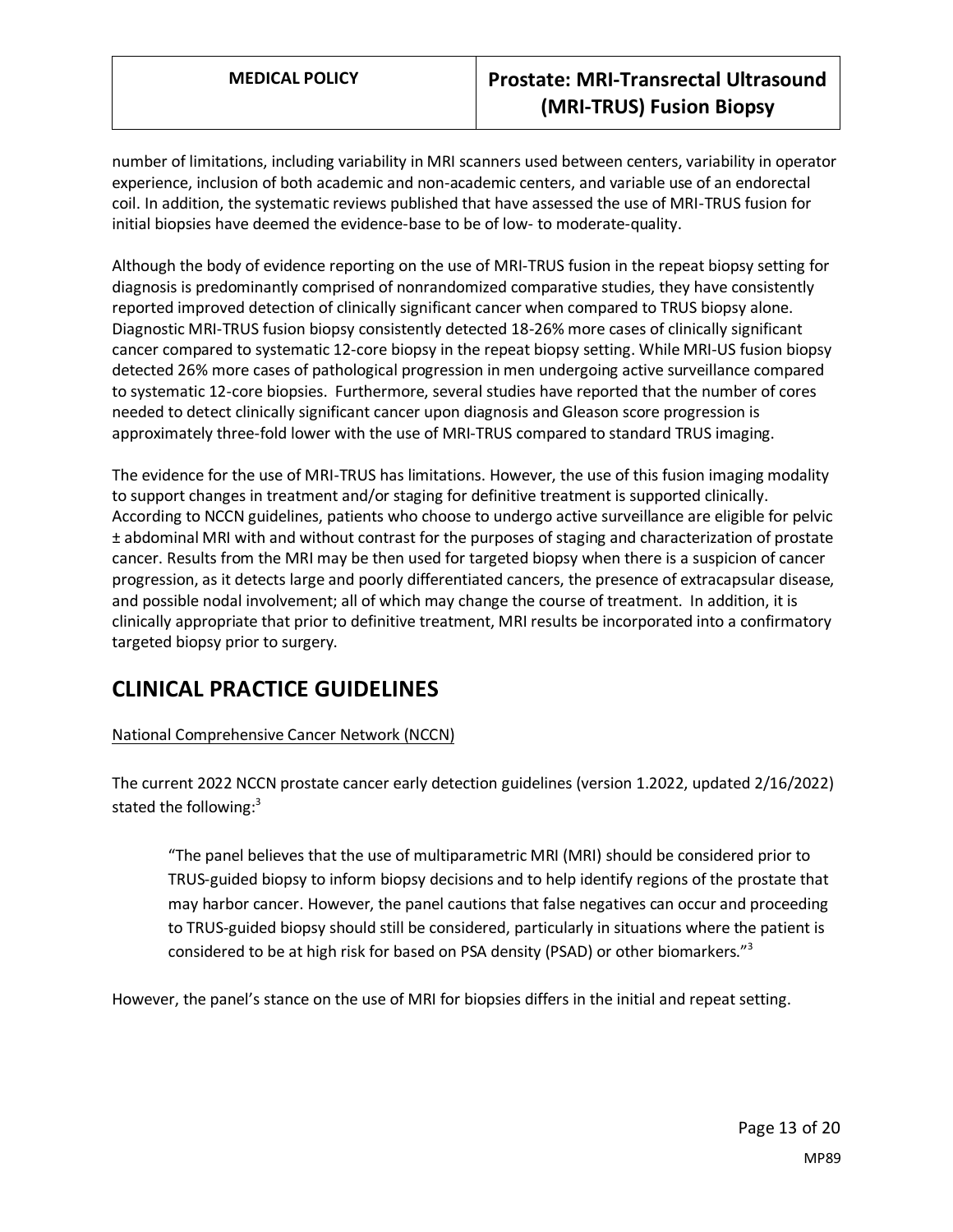#### *Initial Biopsy*

NCCN authors stated that transrectal or transperineal systematic prostate biopsy under TRUS guidance with or without targeting of lesions seen on pre-biopsy MRI is the recommended technique for prostate biopsy.

## *Repeat Biopsy*

NCCN states that if clinical suspicion of cancer (e.g., those with persistently elevated or rising PSA) persists after a negative biopsy can be considered for MRI followed by a targeted biopsy. NCCN states that that the use of MRI in the repeat biopsy setting has been shown to lead to improved detection of clinically significant disease and to the identification of more low-risk tumors. In addition, the panel stated, "targeted biopsy techniques may help identify regions of cancer missed on prior biopsies and should be strongly considered in patients with a prior negative biopsy and persistent concern for cancer."<sup>3</sup>

NCCN states that if patients have an initial PSA >3ng/ml, a repeat PSA and a DRE, that multiparametric MRI (mpMRI) *may be considered* as an option prior to either TRUS-biopsy OR 6-12-month follow-up.<sup>3</sup>

The current 2022 NCCN prostate cancer treatment guidelines (version 3.2022,) stated the following in the recommendations section of the guidelines: $36$ 

- Multiparametric MRI (mpMRI) can be used in the staging and characterization of prostate cancer.
- mpMRI may be used to better risk stratify men who are considering active surveillance. Additionally, mpMRI may detect large and poorly differentiated prostate cancer (Grade Group ≥2) and detect extracapsular extension (T staging).

#### American Urological Association (AUA)

In 2018, the AUA published a policy statement addressing standard operating procedure for MRI of the prostate. The statement concluded that data was "insufficient…to recommend routine MRI in every biopsy naïve patient under consideration for prostate biopsy," but noted that "its use may be considered in men for whom clinical indications for biopsy are uncertain (minimal PSA increase, abnormal DRE [digital rectal examination] with normal PSA [prostate specific antigen], or very young or old patients)."<sup>37</sup>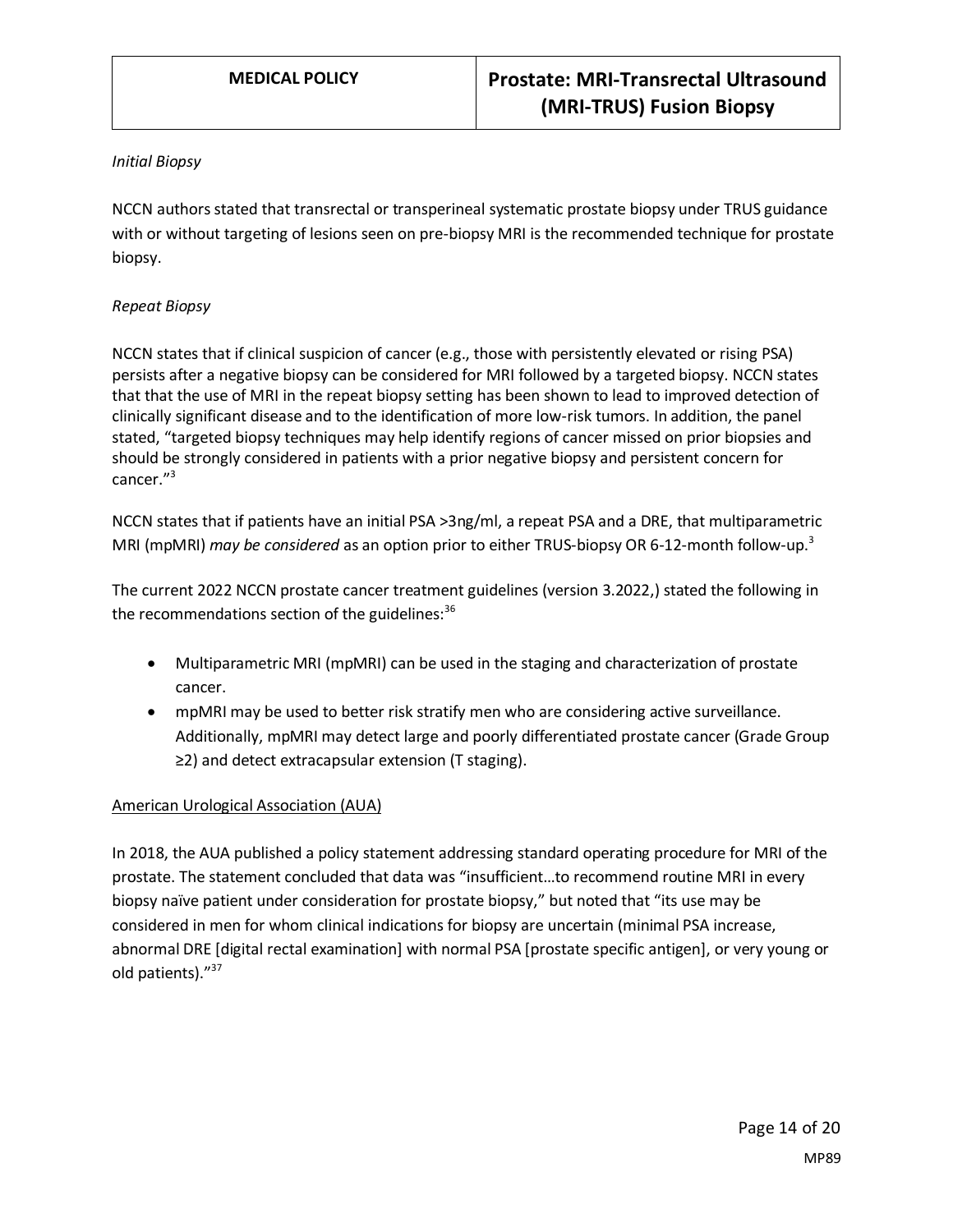## American Urological Association (AUA)/ Society of Abdominal Radiology (SAR)

In 2016, the AUA/SAR published a consensus statement addressing MRI-TRUS in patients with a prior negative biopsy.<sup>38</sup> Following a non-systematic literature review, the expert panel concluded the following:

- Patients [with prior negative biopsy] receiving a PI-RADS [Prostate Imaging-Reporting and Data System] assessment category of 3 to 5 warrant repeat biopsy with image guided targeting.
- While transrectal ultrasound guided magnetic resonance imaging fusion or in-bore magnetic resonance imaging targeting may be valuable for more reliable targeting, especially for lesions that are small or in difficult locations, in the absence of such targeting technologies cognitive (visual) targeting remains a reasonable approach in skilled hands.
- Given the number of studies showing a proportion of missed clinically significant cancers by magnetic resonance imaging targeted cores, a case specific decision must be made whether to also perform concurrent systematic sampling.<sup>38</sup>

## American College of Radiology (ACR)

The 2016, the ACR updated their Appropriateness Criteria<sup>®</sup> for Prostate Cancer–Pretreatment Detection, Surveillance, and Staging. Imaging technologies a rating of 7, 8, or 9 are considered to be "usually appropriate." 6

For detection in patients with clinically suspected prostate cancer and no prior biopsy, TRUS-guided biopsy was rated as a "9", and MRI targeted biopsy was given a "7". The ACR guideline stated "MRI in biopsy naïve patients *may be performed before TRUS-guided biopsy so the targeted sample may be obtained using MRI or TRUS fusion technology in patients with appropriate targets*. MRI is complementary to TRUS-guided biopsy in this setting."

For detection in patients with a prior negative TRUS-guided biopsy, AND in patients undergoing active surveillance, the ACR rated MRI targeted biopsy as an "8" and TRUS as a "7", stating that when repeating a TRUS-guided biopsy in these patients "MRI should be performed first so that MRI-targeted biopsies (fusion or in-bore technique) can be obtained from appropriate suspicious lesions."

The 2017, the ACR updated their Appropriateness Criteria® for Prostate Cancer–Posttreatment Detection, Surveillance, and Staging.<sup>5</sup>

For prostate cancer follow-up in patients whose have undergone nonsurgical local and pelvic treatments and there is clinical concern for residual or recurrent disease, both MRI-targeted biopsy and TRUS guided biopsy were considered "usually appropriate" (no number ratings were provided).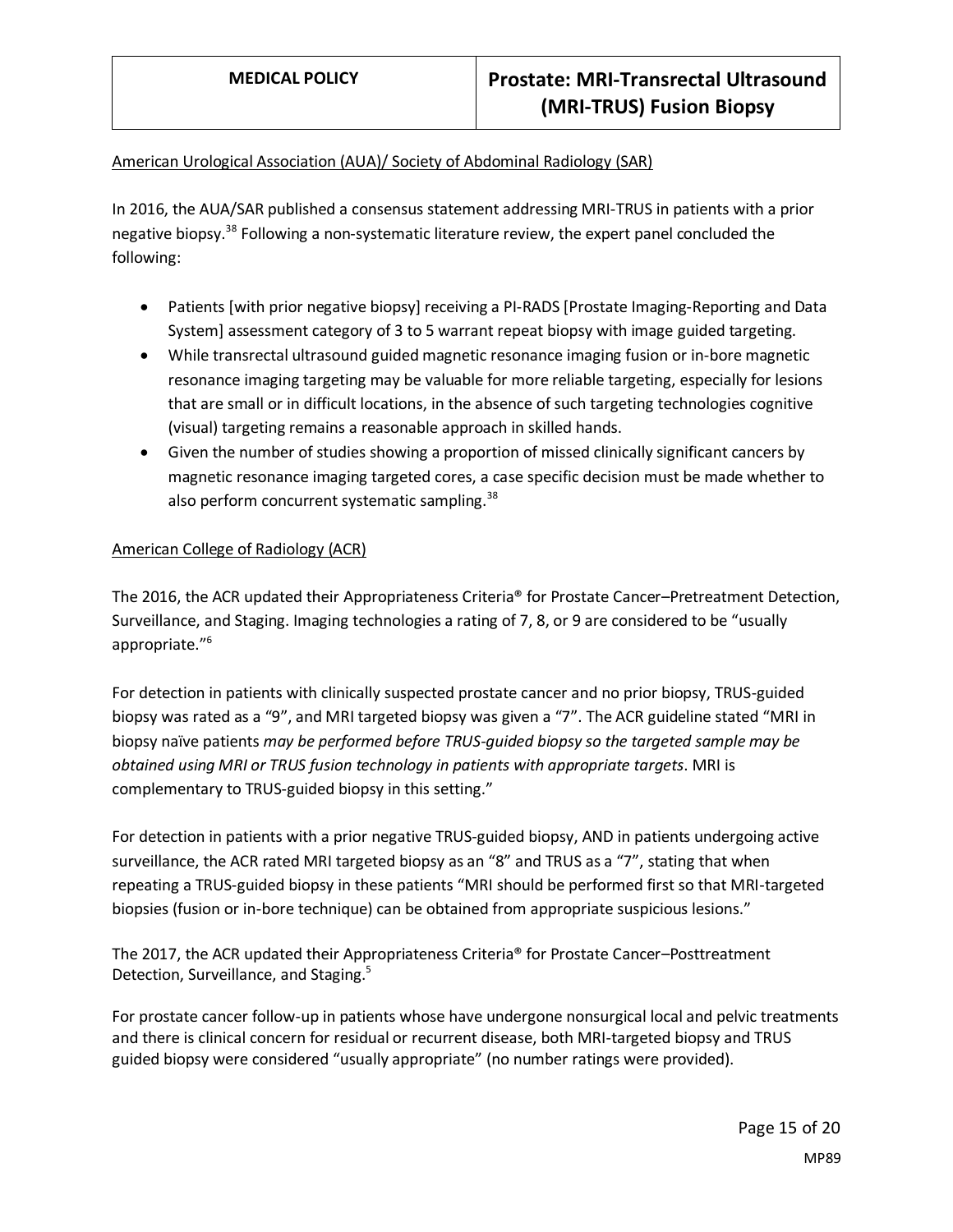# <span id="page-15-0"></span>**CENTERS FOR MEDICARE & MEDICAID**

As of 3/16/2022, no specific Medicare coverage policy or guidance (e.g., manual, national coverage determination [NCD], local coverage determination [LCD] article [LCA], etc.) was identified which addresses MRI-TRUS fusion biopsy as a modality for the diagnosis and management of prostate cancer. In the absence of a NCD, LCD, or other Medicare policy, Medicare guidelines allow a Medicare Advantage Organization (MAO) to make coverage determinations, applying an objective, evidencebased process, based on authoritative evidence. (Medicare Managed Care Manual, Ch. 4, §90.5) Therefore, this Company coverage review will be applied for medical necessity decision-making.

Under Medicare, only medically reasonable and necessary services are covered (Title XVIII of the Social Security Act, §1862(a)(1)(A)). Procedures, devices, or other medical technologies which lack scientific evidence regarding safety and efficacy because they are investigational or experimental are considered "not medically reasonable or necessary" for Medicare Plan members. (Medicare Claims Processing Manual, Ch. 23, §30 A).

# <span id="page-15-1"></span>**POLICY SUMMARY**

## Diagnostic Biopsies

There is sufficient evidence that the use of MRI-TRUS fusion imaging for targeted biopsies leads to a higher rate of detection and diagnosis of clinically significant cancer in the repeat biopsy setting. In addition, the current NCCN guidelines recommend the use of targeted biopsy techniques, including MRI-TRUS fusion, in this clinical setting.

The evidence for the use of MRI-TRUS fusion biopsy in the initial biopsy setting cancer has considerable limitations. These limitations include significant heterogeneity in patient inclusion criteria between studies, MRI machines used within and between studies, heterogeneity in detection rate calculations, lack of blinding, and different comparator groups. The most recent NCCN guidelines indicate that in the setting of initial biopsy, MRI-guided targeted biopsies "can be considered…in those centers with MRI availability and with experience and expertise in MRI interpretation and targeting" but noted that "considerable interreader variability exists…[and] more information is needed about the generalizability of findings…" NCCN states that the use of MRI has not conclusively been shown to reduce the number of men undergoing biopsy, reduce the detection of indolent disease, or improve detection of clinically significant disease in the setting of initial biopsy.

## Active Surveillance

The evidence for the use of MRI-TRUS has limitations when used in the setting of active surveillance. However, the use of this fusion imaging modality to support changes in treatment and/or staging for definitive treatment is supported clinically. According to NCCN guidelines, patients who choose to undergo active surveillance are eligible for pelvic ± abdominal MRI with and without contrast for the purposes of staging and characterization of prostate cancer. Results from the MRI may be then used for targeted biopsy when there is a suspicion of cancer progression, as it detects large and poorly differentiated cancers, the presence of extracapsular disease, and possible nodal involvement; all of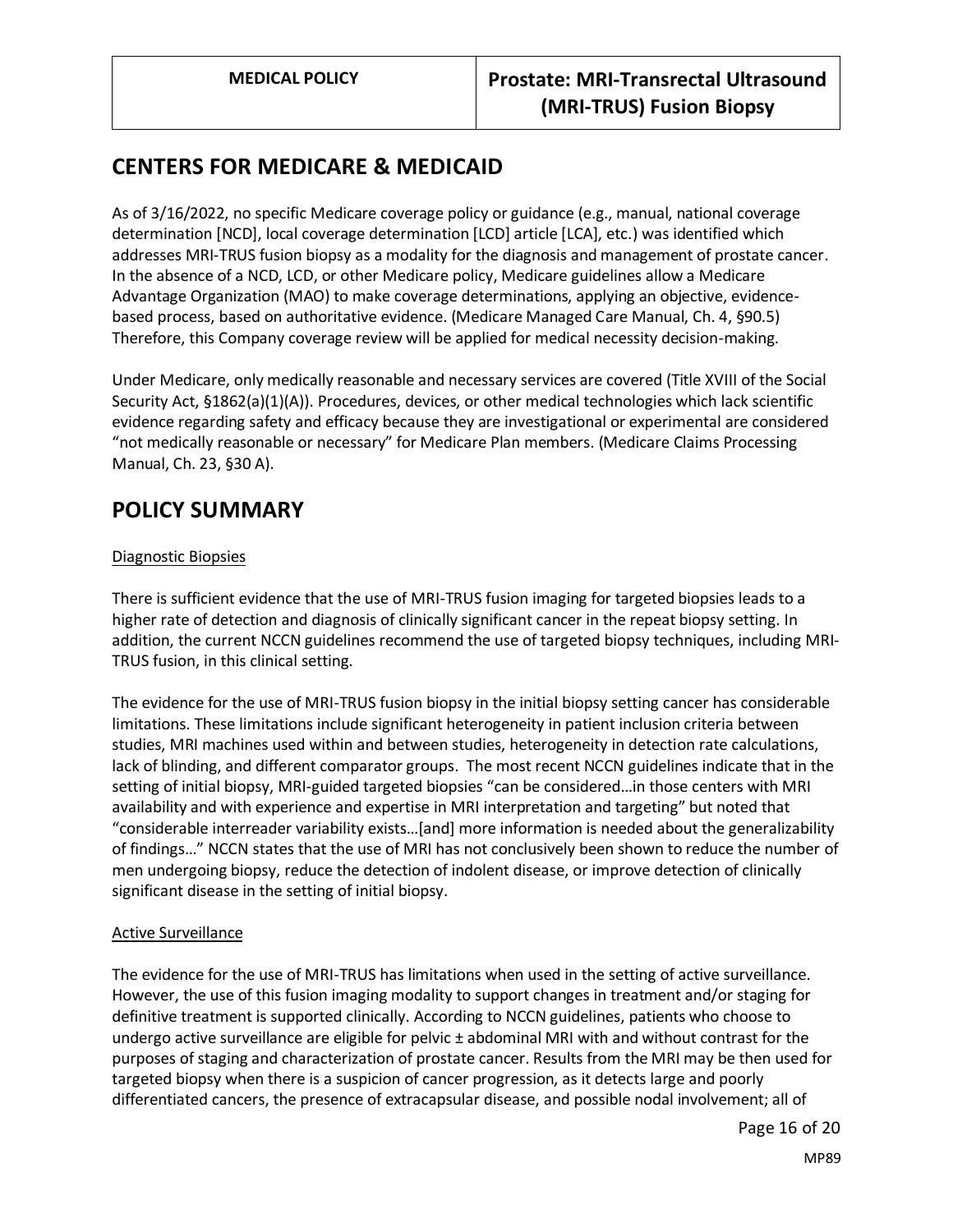which may change the course of treatment. In addition, it is clinically appropriate that prior to definitive treatment, MRI results be incorporated into a confirmatory targeted biopsy prior to surgery.

# **INSTRUCTIONS FOR USE**

Company Medical Policies serve as guidance for the administration of plan benefits. Medical policies do not constitute medical advice nor a guarantee of coverage. Company Medical Policies are reviewed annually and are based upon published, peer-reviewed scientific evidence and evidence-based clinical practice guidelines that are available as of the last policy update. The Companies reserve the right to determine the application of Medical Policies and make revisions to Medical Policies at any time. Providers will be given at least 60-days' notice of policy changes that are restrictive in nature.

The scope and availability of all plan benefits are determined in accordance with the applicable coverage agreement. Any conflict or variance between the terms of the coverage agreement and Company Medical Policy will be resolved in favor of the coverage agreement.

# **REGULATORY STATUS**

## Mental Health Parity Statement

Coverage decisions are made on the basis of individualized determinations of medical necessity and the experimental or investigational character of the treatment in the individual case. In cases where medical necessity is not established by policy for specific treatment modalities, evidence not previously considered regarding the efficacy of the modality that is presented shall be given consideration to determine if the policy represents current standards of care.

## **REFERENCES**

- 1. (AUA/ASTRO/SUO) ASfROAUASfUO. Guideline on Clinically Localized Prostate Cancer. [https://www.sciencedirect.com/science/article/pii/S0022534717780032?via%3Dihub.](https://www.sciencedirect.com/science/article/pii/S0022534717780032?via%3Dihub) Published 2017. Accessed 3/15/2022.
- 2. Tonttila PP, Lantto J, Paakko E, et al. Prebiopsy Multiparametric Magnetic Resonance Imaging for Prostate Cancer Diagnosis in Biopsy-naive Men with Suspected Prostate Cancer Based on Elevated Prostate-specific Antigen Values: Results from a Randomized Prospective Blinded Controlled Trial. *European urology.* 2016;69(3):419- 425[.https://www.ncbi.nlm.nih.gov/pubmed/26033153.](https://www.ncbi.nlm.nih.gov/pubmed/26033153)
- 3. National Comprehensive Cancer Network. Prostate Cancer Early Detection. Version 1.2022. [https://www.nccn.org/professionals/physician\\_gls/pdf/prostate\\_detection.pdf.](https://www.nccn.org/professionals/physician_gls/pdf/prostate_detection.pdf) Published 2022. Accessed 3/16/2022.
- 4. Hayes Inc. MRI-TRUS Fusion-Guided Biopsy for the Diagnosis of Prostate Cancer. [https://evidence.hayesinc.com/report/dir.mritrus3321.](https://evidence.hayesinc.com/report/dir.mritrus3321) Published 2020 (archived 2021). Accessed 3/22/2022.
- 5. American College of Radiology. Prostate Cancer–Post-treatment Follow-up of Prostate Cancer. [https://acsearch.acr.org/docs/69369/Narrative/.](https://acsearch.acr.org/docs/69369/Narrative/) Published 2017. Accessed 3/15/2022.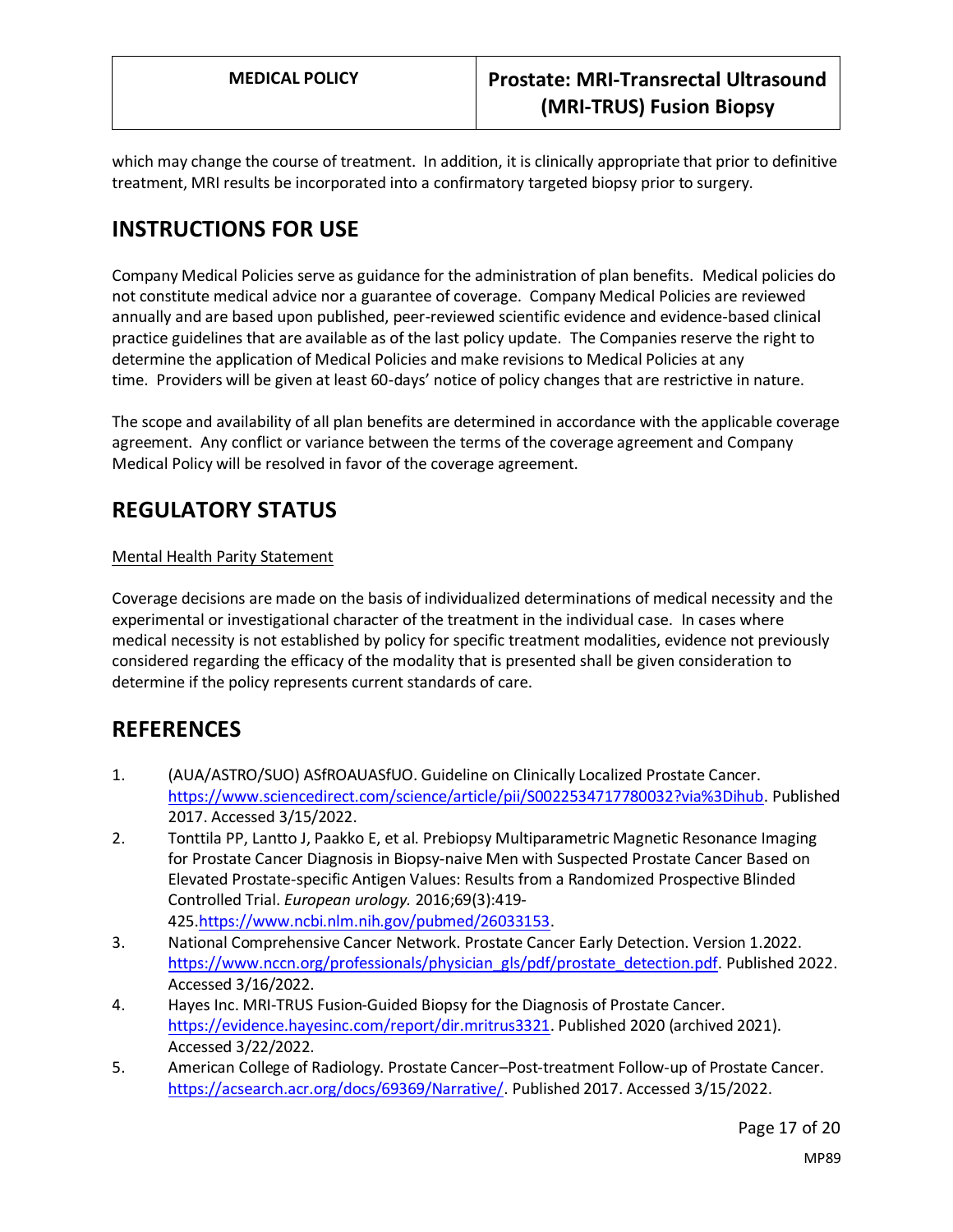- 6. American College of Radiology. ACR Appropriateness Criteria. American College of Radiology. ACR Appropriateness Criteria®. Prostate Cancer–Pretreatment Detection, Surveillance, and Staging. [https://acsearch.acr.org/docs/69371/Narrative/.](https://acsearch.acr.org/docs/69371/Narrative/) Published 2016. Accessed 3/16/2022.
- 7. Borofsky S, George AK, Gaur S, et al. What Are We Missing? False-Negative Cancers at Multiparametric MR Imaging of the Prostate. *Radiology.* 2018;286(1):186-195
- 8. ECRI Institute. Magnetic Resonance/Ultrasound Fusion Biopsies for Diagnosing Prostate Cancer. [https://www.ecri.org/components/Hotline/Pages/13833.aspx?tab=1.](https://www.ecri.org/components/Hotline/Pages/13833.aspx?tab=1) Published 2018 (2021). Accessed 3/22/2022.
- 9. Gayet M, van der Aa A, Beerlage HP, Schrier BP, Mulders PF, Wijkstra H. The value of magnetic resonance imaging and ultrasonography (MRI/US)-fusion biopsy platforms in prostate cancer detection: a systematic review. *BJU international.* 2016;117(3):392- 400[.https://www.ncbi.nlm.nih.gov/pubmed/26237632.](https://www.ncbi.nlm.nih.gov/pubmed/26237632)
- 10. Manfredi M, Costa Moretti TB, Emberton M, Villers A, Valerio M. MRI/TRUS fusion softwarebased targeted biopsy: the new standard of care? *Minerva urologica e nefrologica = The Italian journal of urology and nephrology.* 2015;67(3):233- 246[.https://www.ncbi.nlm.nih.gov/pubmed/26013952.](https://www.ncbi.nlm.nih.gov/pubmed/26013952)
- 11. Schoots IG, Roobol MJ, Nieboer D, Bangma CH, Steyerberg EW, Hunink MG. Magnetic resonance imaging-targeted biopsy may enhance the diagnostic accuracy of significant prostate cancer detection compared to standard transrectal ultrasound-guided biopsy: a systematic review and meta-analysis. *European urology.* 2015;68(3):438- 450[.https://www.ncbi.nlm.nih.gov/pubmed/25480312.](https://www.ncbi.nlm.nih.gov/pubmed/25480312)
- 12. Valerio M, Donaldson I, Emberton M, et al. Detection of Clinically Significant Prostate Cancer Using Magnetic Resonance Imaging-Ultrasound Fusion Targeted Biopsy: A Systematic Review. *European urology.* 2015;68(1):8-1[9.https://www.ncbi.nlm.nih.gov/pubmed/25454618.](https://www.ncbi.nlm.nih.gov/pubmed/25454618)
- 13. Wu J, Ji A, Xie B, et al. Is magnetic resonance/ultrasound fusion prostate biopsy better than systematic prostate biopsy? An updated meta- and trial sequential analysis. *Oncotarget.*  2015;6(41):43571-43580[.https://www.ncbi.nlm.nih.gov/pmc/articles/PMC4791251/.](https://www.ncbi.nlm.nih.gov/pmc/articles/PMC4791251/)
- 14. Hu X, Yang Z-Q, Shao Y-X, et al. MRI-targeted biopsy versus standard transrectal ultrasoundguided biopsy: a systematic review and meta-analysis of randomized controlled trials. *Abdominal Radiology.* 2020;45(10):3283-3292[.https://doi.org/10.1007/s00261-019-02370-z.](https://doi.org/10.1007/s00261-019-02370-z)
- 15. Filson CP, Natarajan S, Margolis DJ, et al. Prostate cancer detection with magnetic resonanceultrasound fusion biopsy: The role of systematic and targeted biopsies. *Cancer.* 2016;122(6):884- 892[.https://www.ncbi.nlm.nih.gov/pubmed/26749141.](https://www.ncbi.nlm.nih.gov/pubmed/26749141)
- 16. Benelli A, Vaccaro C, Guzzo S, Nedbal C, Varca V, Gregori A. The role of MRI/TRUS fusion biopsy in the diagnosis of clinically significant prostate cancer. *Therapeutic Advances in Urology.*  2020;12:1756287220916613[.https://doi.org/10.1177/1756287220916613.](https://doi.org/10.1177/1756287220916613)
- 17. Baco E, Rud E, Eri LM, et al. A Randomized Controlled Trial To Assess and Compare the Outcomes of Two-core Prostate Biopsy Guided by Fused Magnetic Resonance and Transrectal Ultrasound Images and Traditional 12-core Systematic Biopsy. *European urology.*  2016;69(1):149-156[.https://www.ncbi.nlm.nih.gov/pubmed/25862143.](https://www.ncbi.nlm.nih.gov/pubmed/25862143)
- 18. Porpiglia F, Manfredi M, Mele F, et al. Diagnostic Pathway with Multiparametric Magnetic Resonance Imaging Versus Standard Pathway: Results from a Randomized Prospective Study in Biopsy-naive Patients with Suspected Prostate Cancer. *European urology.* 2017;72(2):282- 288[.http://www.europeanurology.com/article/S0302-2838\(16\)30509-7/fulltext.](http://www.europeanurology.com/article/S0302-2838(16)30509-7/fulltext)
- 19. Kasivisvanathan V, Rannikko AS, Borghi M, et al. MRI-Targeted or Standard Biopsy for Prostate-Cancer Diagnosis. *The New England journal of medicine.* 2018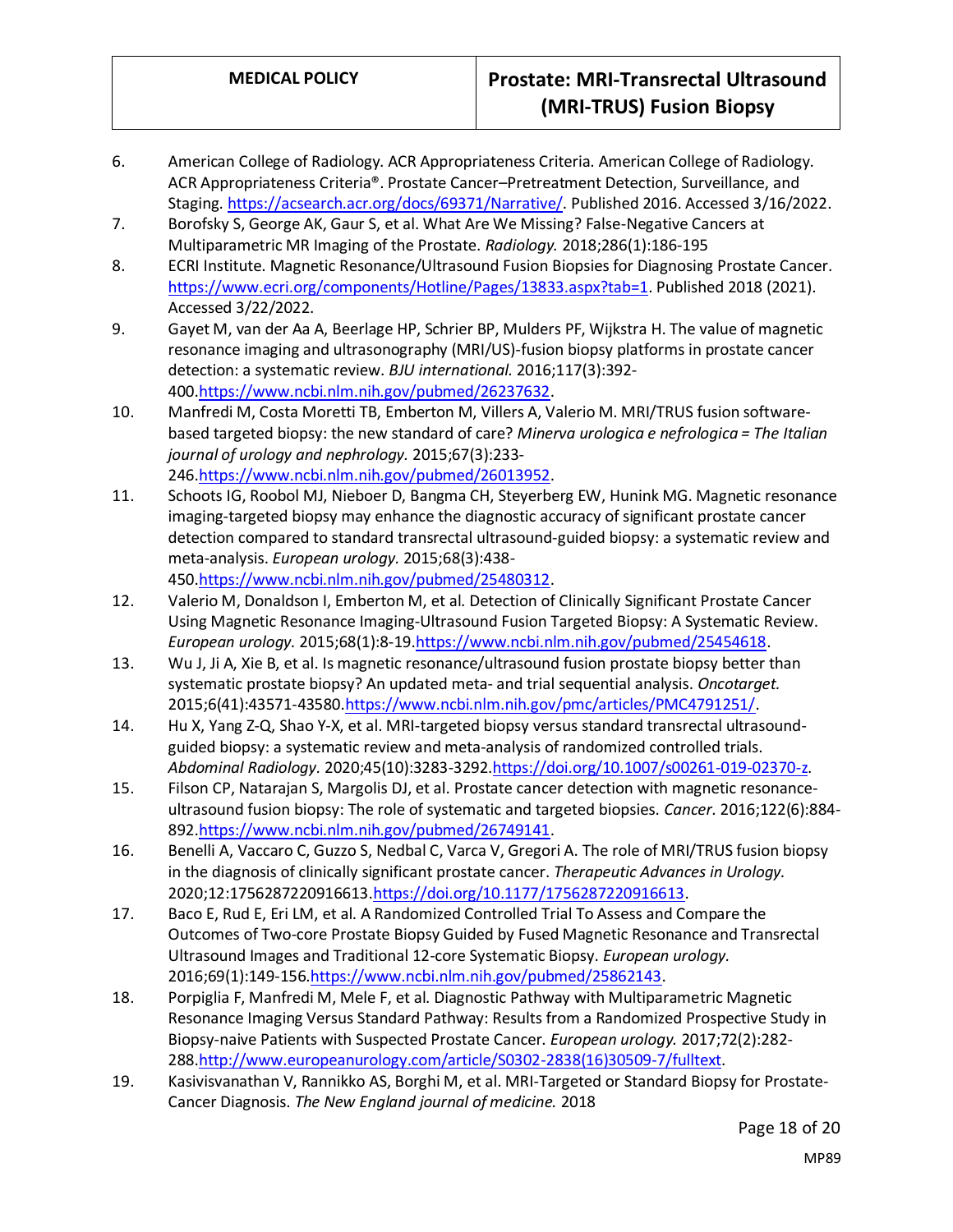- 20. Siddiqui MM, Rais-Bahrami S, Turkbey B, et al. Comparison of MR/ultrasound fusion-guided biopsy with ultrasound-guided biopsy for the diagnosis of prostate cancer. *JAMA.*  2015;313(4):390-39[7.https://www.ncbi.nlm.nih.gov/pubmed/25626035.](https://www.ncbi.nlm.nih.gov/pubmed/25626035)
- 21. Rastinehad AR, Turkbey B, Salami SS, et al. Improving detection of clinically significant prostate cancer: magnetic resonance imaging/transrectal ultrasound fusion guided prostate biopsy. *The Journal of urology.* 2014;191(6):1749-1754[.https://www.ncbi.nlm.nih.gov/pubmed/24333515.](https://www.ncbi.nlm.nih.gov/pubmed/24333515)
- 22. Ahmed HU, El-Shater Bosaily A, Brown LC, et al. Diagnostic accuracy of multi-parametric MRI and TRUS biopsy in prostate cancer (PROMIS): a paired validating confirmatory study. *Lancet.*  2017;389(10071):815-822[.https://www.ncbi.nlm.nih.gov/pubmed/28110982.](https://www.ncbi.nlm.nih.gov/pubmed/28110982)
- 23. Lu AJ, Syed JS, Nguyen KA, et al. Negative Multiparametric Magnetic Resonance Imaging of the Prostate Predicts Absence of Clinically Significant Prostate Cancer on 12-Core Template Prostate Biopsy. *Urology.* 2017;105:118-122
- 24. Rais-Bahrami S, Siddiqui MM, Turkbey B, et al. Utility of multiparametric magnetic resonance imaging suspicion levels for detecting prostate cancer. *The Journal of urology.* 2013;190(5):1721- 1727
- 25. Simmons LAM, Kanthabalan A, Arya M, et al. The PICTURE study: diagnostic accuracy of multiparametric MRI in men requiring a repeat prostate biopsy. *British journal of cancer.*  2017;116(9):1159-1165[.https://www.ncbi.nlm.nih.gov/pmc/articles/PMC5418442/.](https://www.ncbi.nlm.nih.gov/pmc/articles/PMC5418442/)
- 26. Boesen L, Norgaard N, Logager V, Thomsen HS. Clinical Outcome Following Low Suspicion Multiparametric Prostate Magnetic Resonance Imaging or Benign Magnetic Resonance Imaging Guided Biopsy to Detect Prostate Cancer. *The Journal of urology.* 2017;198(2):310- 315[.https://www.clinicalkey.com/#!/content/playContent/1-s2.0-](https://www.clinicalkey.com/#!/content/playContent/1-s2.0-S0022534717302975?returnurl=https:%2F%2Flinkinghub.elsevier.com%2Fretrieve%2Fpii%2FS0022534717302975%3Fshowall%3Dtrue&referrer=https:%2F%2Fwww.ncbi.nlm.nih.gov%2Fpubmed%2F%3Fterm%3D28235549) [S0022534717302975?returnurl=https:%2F%2Flinkinghub.elsevier.com%2Fretrieve%2Fpii%2FS0](https://www.clinicalkey.com/#!/content/playContent/1-s2.0-S0022534717302975?returnurl=https:%2F%2Flinkinghub.elsevier.com%2Fretrieve%2Fpii%2FS0022534717302975%3Fshowall%3Dtrue&referrer=https:%2F%2Fwww.ncbi.nlm.nih.gov%2Fpubmed%2F%3Fterm%3D28235549) [022534717302975%3Fshowall%3Dtrue&referrer=https:%2F%2Fwww.ncbi.nlm.nih.gov%2Fpubm](https://www.clinicalkey.com/#!/content/playContent/1-s2.0-S0022534717302975?returnurl=https:%2F%2Flinkinghub.elsevier.com%2Fretrieve%2Fpii%2FS0022534717302975%3Fshowall%3Dtrue&referrer=https:%2F%2Fwww.ncbi.nlm.nih.gov%2Fpubmed%2F%3Fterm%3D28235549) [ed%2F%3Fterm%3D28235549.](https://www.clinicalkey.com/#!/content/playContent/1-s2.0-S0022534717302975?returnurl=https:%2F%2Flinkinghub.elsevier.com%2Fretrieve%2Fpii%2FS0022534717302975%3Fshowall%3Dtrue&referrer=https:%2F%2Fwww.ncbi.nlm.nih.gov%2Fpubmed%2F%3Fterm%3D28235549)
- 27. Schoots IG, Nieboer D, Giganti F, Moore CM, Bangma CH, Roobol MJ. Is MRI-targeted biopsy a useful addition to systematic confirmatory biopsy in men on active surveillance for low-risk prostate cancer? A systematic review and meta-analysis. *BJU international.*  2018[.https://onlinelibrary.wiley.com/doi/epdf/10.1111/bju.14358.](https://onlinelibrary.wiley.com/doi/epdf/10.1111/bju.14358)
- 28. Radtke JP, Teber D, Hohenfellner M, Hadaschik BA. The current and future role of magnetic resonance imaging in prostate cancer detection and management. *Translational andrology and urology.* 2015;4(3):326-34[1.https://www.ncbi.nlm.nih.gov/pmc/articles/PMC4708229/.](https://www.ncbi.nlm.nih.gov/pmc/articles/PMC4708229/)
- 29. Walton Diaz A, Shakir NA, George AK, et al. Use of serial multiparametric magnetic resonance imaging in the management of patients with prostate cancer on active surveillance. *Urologic oncology.* 2015;33(5):202.e201-202.e20[7.https://www.ncbi.nlm.nih.gov/pubmed/25754621.](https://www.ncbi.nlm.nih.gov/pubmed/25754621)
- 30. Da Rosa MR, Milot L, Sugar L, et al. A prospective comparison of MRI-US fused targeted biopsy versus systematic ultrasound-guided biopsy for detecting clinically significant prostate cancer in patients on active surveillance. *Journal of magnetic resonance imaging : JMRI.* 2015;41(1):220- 225[.https://www.ncbi.nlm.nih.gov/pubmed/25044935.](https://www.ncbi.nlm.nih.gov/pubmed/25044935)
- 31. Frye TP, George AK, Kilchevsky A, et al. Magnetic Resonance Imaging-Transrectal Ultrasound Guided Fusion Biopsy to Detect Progression in Patients with Existing Lesions on Active Surveillance for Low and Intermediate Risk Prostate Cancer. *The Journal of urology.* 2017;197(3 Pt 1):640-646[.https://www.ncbi.nlm.nih.gov/pubmed/27613356.](https://www.ncbi.nlm.nih.gov/pubmed/27613356)
- 32. Sonn GA, Natarajan S, Margolis DJ, et al. Targeted biopsy in the detection of prostate cancer using an office based magnetic resonance ultrasound fusion device. *The Journal of urology.*  2013;189(1):86-91